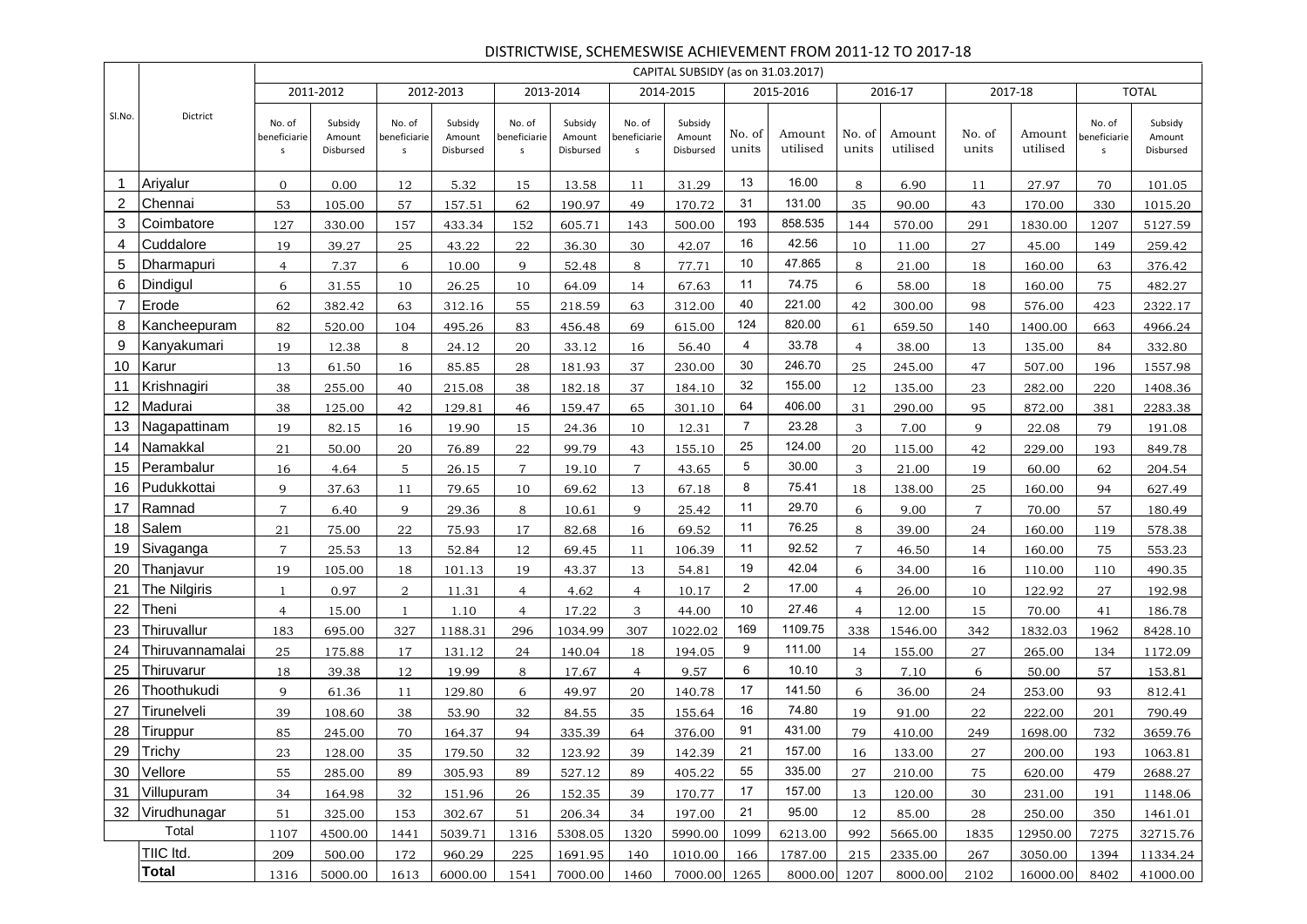|              |                 |                            |                                |                             |                                |                             |                                |                             |                                | LTPT (as on 31.03.2018) |                    |                 |                    |                 |                    |                             |                                |
|--------------|-----------------|----------------------------|--------------------------------|-----------------------------|--------------------------------|-----------------------------|--------------------------------|-----------------------------|--------------------------------|-------------------------|--------------------|-----------------|--------------------|-----------------|--------------------|-----------------------------|--------------------------------|
|              |                 |                            | 2011-2012                      |                             | 2012-2013                      |                             | 2013-2014                      |                             | 2014-2015                      |                         | 2015-2016          |                 | 2016-17            |                 | 2017-18            |                             | <b>TOTAL</b>                   |
| SI.No.       | Dictrict        | No. of<br>beneficia<br>ies | Subsidy<br>Amount<br>Disbursed | No. of<br>beneficiar<br>ies | Subsidy<br>Amount<br>Disbursed | No. of<br>beneficiar<br>ies | Subsidy<br>Amount<br>Disbursed | No. of<br>beneficiar<br>ies | Subsidy<br>Amount<br>Disbursed | No. of<br>units         | Amount<br>utilised | No. of<br>units | Amount<br>utilised | No. of<br>units | Amount<br>utilised | No. of<br>beneficiar<br>ies | Subsidy<br>Amount<br>Disbursed |
| $\mathbf{1}$ | Arivalur        | $\overline{0}$             | 0.00                           | $\overline{7}$              | 0.14                           | 25                          | 0.53                           | 38                          | 2.25                           | 33                      | 1.97               | 32              | 5.02               | $\mathbf{Q}$    | 1.05               | 144                         | 10.96                          |
| 2            | Chennai         | $\overline{7}$             | 7.50                           | 3                           | 2.80                           | $\overline{2}$              | 0.38                           | 3                           | 0.25                           | $\mathbf{1}$            | 0.05               | $\mathbf{1}$    | 0.20               | $\mathbf{1}$    | 0.53               | 18                          | 11.71                          |
| 3            | Coimbatore      | 43                         | 16.85                          | 136                         | 82.44                          | 97                          | 76.93                          | 71                          | 77.00                          | 62                      | 36.42              | 118             | 93.96              | 44              | 75.60              | 571                         | 459.20                         |
| 4            | Cuddalore       | 29                         | 17.60                          | 55                          | 21.67                          | 25                          | 25.84                          | 19                          | 15.65                          | 13                      | 22.66              | 17              | 9.60               | 13              | 8.30               | 171                         | 121.32                         |
| 5            | Dharmapuri      | 42                         | 13.40                          | 36                          | 11.07                          | 49                          | 9.25                           | 30                          | 9.61                           | 37                      | 13.25              | 39              | 11.30              | 23              | 11.50              | 256                         | 79.38                          |
| 6            | Dindigul        | 29                         | 16.00                          | 20                          | 9.42                           | 29                          | 13.94                          | 29                          | 7.10                           | 30                      | 7.98               | 34              | 17.00              | 34              | 37.25              | 205                         | 108.69                         |
| 7            | Erode           | 122                        | 35.50                          | 104                         | 44.44                          | 140                         | 47.28                          | 119                         | 57.30                          | 68                      | 49.50              | 57              | 54.00              | 45              | 49.50              | 655                         | 337.52                         |
| 8            | Kancheepuram    | 64                         | 30.00                          | 30                          | 20.72                          | 33                          | 17.69                          | 38                          | 22.85                          | 69                      | 43.91              | 20              | 19.75              | 15              | 23.45              | 269                         | 178.37                         |
| 9            | Kanyakumari     | 29                         | 3.10                           | 24                          | 2.16                           | 31                          | 6.20                           | 15                          | 4.39                           | 15                      | 4.75               | $\overline{7}$  | 3.65               | $\overline{7}$  | 2.34               | 128                         | 26.59                          |
| 10           | Karur           | 46                         | 28.00                          | 39                          | 15.32                          | 35                          | 22.03                          | 44                          | 19.58                          | 30                      | 34.78              | 36              | 66.00              | 32              | 66.58              | 262                         | 252.29                         |
| 11           | Krishnagiri     | 66                         | 22.25                          | 47                          | 21.15                          | 51                          | 17.67                          | 36                          | 12.11                          | 26                      | 10.30              | 13              | 10.00              | 13              | 5.95               | 252                         | 99.43                          |
| 12           | Madurai         | 60                         | 29.00                          | 44                          | 21.09                          | 33                          | 16.30                          | 32                          | 12.44                          | 33                      | 38.20              | 34              | 35.25              | 35              | 23.75              | 271                         | 176.03                         |
| 13           | Nagapattinam    | 38                         | 36.00                          | 18                          | 21.47                          | 16                          | 16.70                          | 22                          | 23.10                          | 11                      | 6.87               | 6               | 4.46               | $\mathfrak{D}$  | 4.20               | 113                         | 112.80                         |
| 14           | Namakkal        | 49                         | 35.00                          | 62                          | 76.46                          | 65                          | 51.17                          | 101                         | 89.74                          | 90                      | 92.01              | 33              | 101.50             | 47              | 62.60              | 447                         | 508.48                         |
| 15           | Perambalur      | 22                         | 0.75                           | $\overline{7}$              | 0.30                           | 5                           | 1.88                           | 10                          | 2.33                           | 16                      | 3.82               | 15              | 5.10               | 14              | 2.87               | 89                          | 17.05                          |
| 16           | Pudukkottai     | 22                         | 9.00                           | 21                          | 22.10                          | 28                          | 10.60                          | 23                          | 11.71                          | 12                      | 9.20               | 14              | 15.40              | 23              | 10.15              | 143                         | 88.16                          |
| 17           | Ramnad          | 16                         | 6.20                           | 13                          | 2.25                           | 8                           | 7.22                           | 6                           | 4.93                           | $\overline{7}$          | 1.84               | 10              | 3.03               | 8               | 3.20               | 68                          | 28.67                          |
| 18           | Salem           | 19                         | 7.30                           | 17                          | 3.64                           | 12                          | 6.70                           | 15                          | 8.74                           | 21                      | 7.00               | 22              | 9.50               | 23              | 11.55              | 129                         | 54.43                          |
| 19           | Sivaganga       | 25                         | 9.00                           | 24                          | 9.53                           | 30                          | 15.67                          | 17                          | 16.80                          | 23                      | 7.64               | 18              | 6.40               | 14              | 5.85               | 151                         | 70.89                          |
| 20           | Thanjavur       | 35                         | 7.30                           | 40                          | 14.08                          | 35                          | 4.92                           | 47                          | 10.76                          | 38                      | 8.20               | 12              | 5.09               | 11              | 3.65               | 218                         | 54.00                          |
| 21           | The Nilgiris    | $\overline{4}$             | 4.70                           | 2                           | 5.23                           | 2                           | 7.76                           | $\overline{2}$              | 2.00                           | $\mathbf{1}$            | 1.67               | 5               | 4.17               | 5               | 7.10               | 21                          | 32.63                          |
| 22           | Theni           | 14                         | 4.00                           | 8                           | 2.99                           | $\overline{4}$              | 2.96                           | 6                           | 2.86                           | 5                       | 1.09               | 11              | 3.34               | $\overline{7}$  | 4.25               | 55                          | 21.49                          |
| 23           | Thiruvallur     | 58                         | 41.00                          | 46                          | 40.70                          | 36                          | 27.74                          | 28                          | 19.25                          | 81                      | 45.09              | 18              | 6.00               | 19              | 10.30              | 286                         | 190.08                         |
| 24           | Thiruvannamalai | 72                         | 36.65                          | 38                          | 14.95                          | 31                          | 31.49                          | 51                          | 20.75                          | 27                      | 14.62              | 39              | 23.05              | 19              | 17.25              | 277                         | 158.76                         |
| 25           | Thiruvarur      | 12                         | 6.40                           | 10                          | 7.36                           | 20                          | 3.64                           | 17                          | 2.25                           | 4                       | 0.25               | 3               | 0.80               | 3               | 1.03               | 69                          | 21.73                          |
| 26           | Thoothukudi     | 25                         | 8.00                           | 24                          | 11.73                          | 23                          | 17.93                          | 26                          | 17.80                          | 27                      | 32.37              | 21              | 12.05              | 22              | 22.85              | 168                         | 122.73                         |
| 27           | Tirunelveli     | 95                         | 36.00                          | 26                          | 9.50                           | 56                          | 16.56                          | 45                          | 12.98                          | 40                      | 8.05               | 22              | 6.75               | 14              | 6.70               | 298                         | 96.54                          |
| 28           | Tiruppur        | 100                        | 38.00                          | 54                          | 40.08                          | 100                         | 55.24                          | 104                         | 60.00                          | 67                      | 43.60              | 85              | 80.83              | 65              | 73.40              | 575                         | 391.15                         |
| 29           | Trichy          | 21                         | 17.00                          | 22                          | 9.76                           | 30                          | 13.58                          | 35                          | 12.76                          | 18                      | 9.08               | 20              | 5.35               | 13              | 4.70               | 159                         | 72.23                          |
| 30           | Vellore         | 96                         | 29.00                          | 57                          | 17.82                          | 52                          | 17.41                          | 40                          | 15.95                          | 54                      | 20.93              | 55              | 24.45              | 21              | 13.65              | 375                         | 139.21                         |
| 31           | Villupuram      | 41                         | 22.00                          | 47                          | 14.95                          | 38                          | 23.50                          | 16                          | 13.50                          | 23                      | 12.15              | 21              | 7.75               | 18              | 12.00              | 204                         | 105.85                         |
| 32           | Virudhunagar    | 70                         | 27.50                          | 49                          | 22.68                          | 28                          | 13.29                          | 21                          | 11.27                          | 22                      | 10.75              | 19              | 13.40              | 23              | 16.90              | 232                         | 115.79                         |
|              | Total           | 1371                       | 600.00                         | 1130                        | 600.00                         | 1169                        | 600.00                         | 1106                        | 600.00                         | 1004                    | 600.00             | 857             | 664.16             | 642             | 600.00             | 7279                        | 4264.16                        |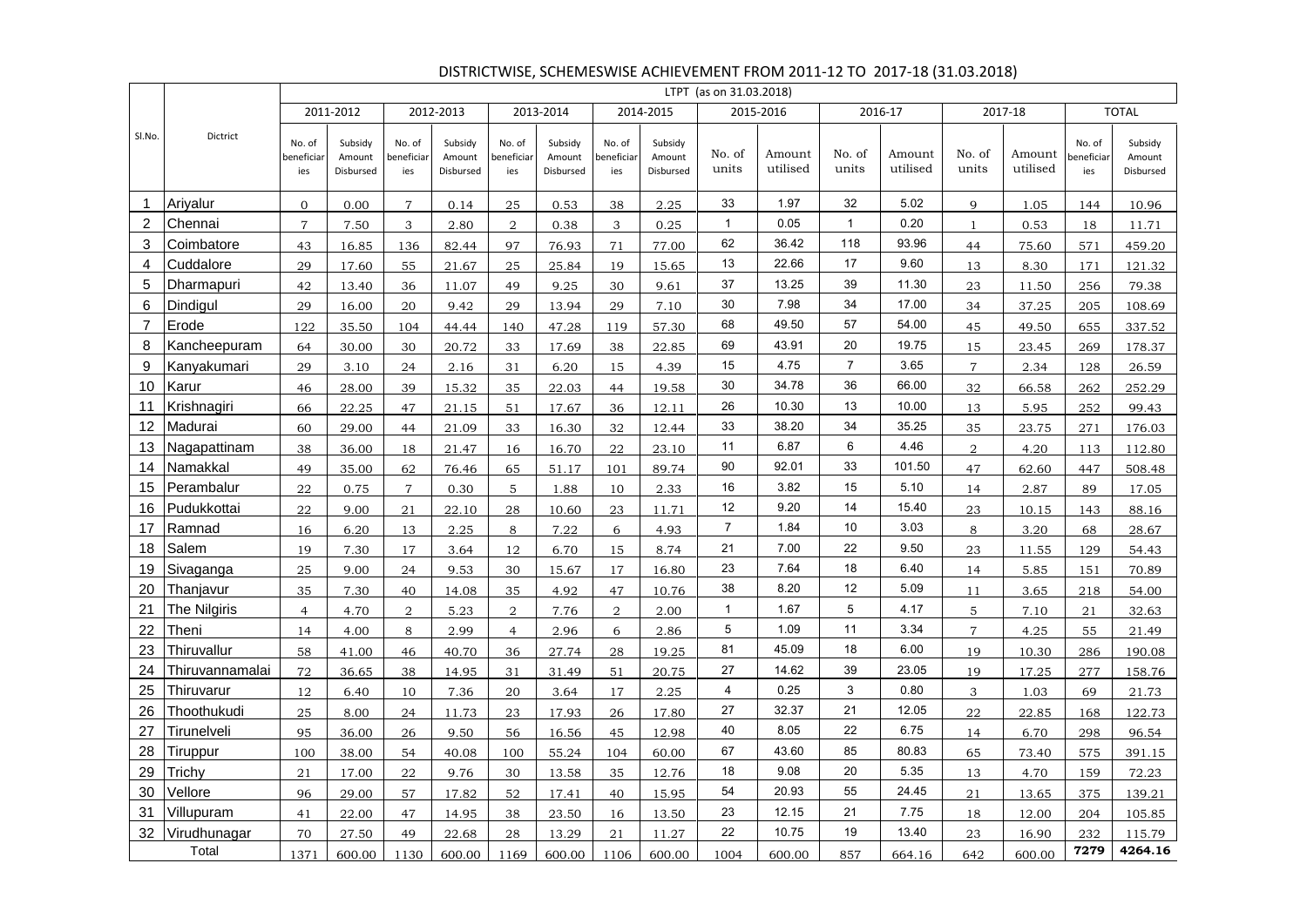|                |                     |                            |                                |                             |                                |                             |                                |                             |                                |                 | GENERATOR SUBSIDY (as on 31.03.2018) |                 |                    |                 |                    |                             |                                |
|----------------|---------------------|----------------------------|--------------------------------|-----------------------------|--------------------------------|-----------------------------|--------------------------------|-----------------------------|--------------------------------|-----------------|--------------------------------------|-----------------|--------------------|-----------------|--------------------|-----------------------------|--------------------------------|
|                |                     |                            | 2011-2012                      |                             | 2012-2013                      |                             | 2013-2014                      |                             | 2014-2015                      |                 | 2015-2016                            |                 | 2016-17            |                 | 2017-18            |                             | <b>TOTAL</b>                   |
| SI.No.         | Dictrict            | No. of<br>beneficia<br>ies | Subsidy<br>Amount<br>Disbursed | No. of<br>beneficiar<br>ies | Subsidy<br>Amount<br>Disbursed | No. of<br>beneficiar<br>ies | Subsidy<br>Amount<br>Disbursed | No. of<br>beneficiar<br>ies | Subsidy<br>Amount<br>Disbursed | No. of<br>units | Amount<br>utilised                   | No. of<br>units | Amount<br>utilised | No. of<br>units | Amount<br>utilised | No. of<br>beneficiar<br>ies | Subsidy<br>Amount<br>Disbursed |
| -1             | Ariyalur            |                            |                                | 3                           | 1.52                           | $\mathbf{1}$                | 1.47                           | 1                           | 0.60                           | $\mathbf{1}$    | 0.90                                 | $\overline{0}$  | 0.000              | $\overline{0}$  | 0.00               | 6                           | 4.49                           |
| 2              | Chennai             | 3                          | 3.42                           | 17                          | 22.90                          | 11                          | 9.29                           | 8                           | 10.50                          | 14              | 22.34                                | $\overline{4}$  | 4.970              | $\mathbf{1}$    | 1.43               | 58                          | 74.85                          |
| 3              | Coimbatore          | 159                        | 143.64                         | 404                         | 467.18                         | 135                         | 177.63                         | 141                         | 171.55                         | 783             | 883.027                              | 80              | 104.895            | 11              | 13.00              | 1713                        | 1960.93                        |
| 4              | Cuddalore           | $\overline{7}$             | 5.31                           | 19                          | 18.42                          | 12                          | 8.40                           | 14                          | 11.00                          | 33              | 33.69                                | $\overline{4}$  | 5.200              | 2               | 1.35               | 91                          | 83.37                          |
| 5              | Dharmapuri          |                            | 0.89                           | 10                          | 11.39                          | 8                           | 8.73                           | 9                           | 10.00                          | $\overline{7}$  | 7.95                                 | 6               | 6.375              | 3               | 5.81               | 44                          | 51.15                          |
| 6              | Dindigul            | $\overline{7}$             | 6.30                           | 28                          | 46.16                          | 5 <sup>5</sup>              | 8.67                           | 11                          | 12.00                          | 44              | 45.83                                | 6               | 9.900              | $\overline{2}$  | 3.10               | 103                         | 131.96                         |
| $\overline{7}$ | Erode               | 25                         | 20.00                          | 73                          | 77.08                          | 17                          | 20.83                          | 31                          | 32.50                          | 140             | 157.00                               | 29              | 35.575             | $\overline{4}$  | 4.40               | 319                         | 347.39                         |
| 8              | Kancheepuram        | 13                         | 11.55                          | 47                          | 60.00                          | 13                          | 13.14                          | 16                          | 21.00                          | 106             | 131.77                               | 22              | 35.230             | $\overline{4}$  | 4.25               | 221                         | 276.94                         |
| 9              | Kanyakumari         | $\mathbf{1}$               | 0.45                           | 11                          | 14.33                          | 13                          | 12.39                          | 15                          | 11.50                          | 21              | 22.81                                | 1               | 3.000              | 2               | 1.68               | 64                          | 66.16                          |
| 10             | Karur               | 11                         | 9.13                           | 29                          | 29.79                          | $\overline{7}$              | 9.85                           | 17                          | 17.00                          | 66              | 84.00                                | 16              | 25.029             | 6               | 5.90               | 152                         | 180.70                         |
| 11             | Krishnagiri         | 19                         | 15.47                          | 55                          | 73.49                          | 9                           | 11.68                          | 15                          | 15.50                          | 16              | 66.00                                | 9               | 10.390             | 3               | 4.20               | 126                         | 196.73                         |
| 12             | Madurai             | 41                         | 40.00                          | 68                          | 82.76                          | $\bf{22}$                   | 27.08                          | 25                          | 31.00                          | 183             | 190.22                               | 13              | 12.460             | $\overline{a}$  | 2.25               | 354                         | 385.77                         |
| 13             | Nagapattinam        | 5                          | 3.70                           | 8                           | 10.18                          | 5                           | 3.67                           | 6                           | 8.63                           | $\mathbf{1}$    | 1.10                                 | $\mathbf{1}$    | 1.000              | $\mathbf{1}$    | 0.09               | 27                          | 28.37                          |
| 14             | Namakkal            | $\overline{2}$             | 2.00                           | 37                          | 34.60                          | $\overline{7}$              | 6.69                           | 20                          | 17.00                          | 78              | 88.00                                | 5               | 5.210              | $\overline{2}$  | 3.97               | 151                         | 157.47                         |
| 15             | Perambalur          | $\overline{4}$             | 6.30                           | 9                           | 16.22                          | 5                           | 5.92                           | 10                          | 12.14                          | $\mathbf{1}$    | 1.00                                 | $\mathbf{1}$    | 0.575              | $\mathbf{1}$    | 0.10               | 31                          | 42.26                          |
| 16             | Pudukkottai         | $\overline{7}$             | 6.00                           | 21                          | 21.45                          | 6                           | 5.30                           | 11                          | 10.50                          | 21              | 27.48                                | 3               | 2.008              | $\overline{2}$  | 1.47               | 71                          | 74.21                          |
| 17             | Ramnad              | -1                         | 1.29                           | 9                           | 6.90                           | $\overline{2}$              | 2.77                           | $\overline{7}$              | 5.81                           | 3               | 3.50                                 | $\overline{2}$  | 2.320              | $\mathbf{1}$    | 1.52               | 25                          | 24.11                          |
| 18             | Salem               | 5                          | 4.63                           | 18                          | 21.12                          | $\overline{7}$              | 5.68                           | 13                          | 14.00                          | 52              | 64.91                                | $\overline{4}$  | 6.010              | 3               | 3.87               | 102                         | 120.22                         |
| 19             | Sivaganga           | 10                         | 8.50                           | 18                          | 19.65                          | $\overline{4}$              | 5.44                           | 10                          | 10.50                          | 19              | 28.70                                | $\overline{7}$  | 5.293              | 3               | 2.00               | 71                          | 80.08                          |
| 20             | Thanjavur           | 9                          | 7.23                           | 15                          | 16.45                          | $\overline{4}$              | 4.77                           | 11                          | 10.85                          | 15              | 15.70                                | 2               | 4.930              | $\mathbf{1}$    | 0.10               | 57                          | 60.03                          |
| 21             | <b>The Nilgiris</b> | $\overline{0}$             | 0.00                           | 3                           | 3.89                           | $\overline{0}$              | 0.00                           | 3                           | 5.10                           | $\mathbf{1}$    | 0.87                                 | 2               | 3.780              | 1               | 0.31               | 10                          | 13.95                          |
| 22             | Theni               | $\overline{2}$             | 2.91                           | $\overline{4}$              | 5.20                           | 8                           | 7.86                           | 10                          | 9.00                           | 25              | 27.32                                | $\overline{4}$  | 3.010              | $\overline{2}$  | 1.63               | 55                          | 56.93                          |
| 23             | Thiruvallur         | 33                         | 37.88                          | 125                         | 170.50                         | 25                          | 27.93                          | 20                          | 23.50                          | 110             | 136.17                               | 21              | 57.910             | 6               | 10.30              | 340                         | 464.19                         |
| 24             | Thiruvannamalai     | 20                         | 20.00                          | 32                          | 36.00                          | 11                          | 12.79                          | 12                          | 14.00                          | 56              | 73.90                                | 8               | 8.710              | 2               | 4.00               | 141                         | 169.40                         |
| 25             | Thiruvarur          | $\overline{4}$             | 3.34                           | 5                           | 4.01                           | $\overline{2}$              | 1.13                           | $\overline{7}$              | 8.37                           | $\mathbf{1}$    | 0.70                                 | $\mathbf{1}$    | 1.000              | $\mathbf{1}$    | 0.10               | 21                          | 18.65                          |
| 26             | Thoothukudi         | 14                         | 9.38                           | 28                          | 32.03                          | 10                          | 10.73                          | 9                           | 10.50                          | 66              | 75.00                                | 8               | 11.910             | $\overline{4}$  | 3.00               | 139                         | 152.55                         |
| 27             | Tirunelveli         | 30                         | 28.29                          | 55                          | 75.29                          | 14                          | 11.01                          | 10                          | 14.50                          | 64              | 64.70                                | $\overline{7}$  | 7.400              | 2               | 1.71               | 182                         | 202.90                         |
| 28             | Tiruppur            | 227                        | 204.75                         | 343                         | 415.03                         | 128                         | 154.67                         | 147                         | 156.00                         | 746             | 785.00                               | 170             | 206.780            | 42              | 52.12              | 1803                        | 1974.35                        |
| 29             | Trichy              | 11                         | 8.22                           | 47                          | 47.34                          | $\overline{7}$              | 9.58                           | 13                          | 12.00                          | 52              | 41.39                                | 3               | 1.860              | 3               | 4.09               | 136                         | 124.48                         |
|                | 30 Vellore          | 21                         | 20.19                          | 67                          | 87.12                          | 27                          | 33.44                          | 23                          | 27.50                          | 95              | 125.00                               | 14              | 29.150             | $\overline{7}$  | 5.90               | 254                         | 328.30                         |
| 31             | Villupuram          | 10                         | 11.95                          | 38                          | 51.04                          | 9                           | 11.03                          | 10                          | 12.00                          | 29              | 41.76                                | $\overline{7}$  | 7.290              | $\overline{2}$  | 2.15               | 105                         | 137.22                         |
| 32             | Virudhunagar        | 79                         | 81.44                          | 155                         | 200.00                         | 42                          | 50.43                          | 61                          | 54.95                          | 321             | 338.00                               | 5               | 5.880              | 5               | 6.20               | 668                         | 736.90                         |
|                | Total               | 781                        | 724.15                         | 1801                        | 2179.04                        | 576                         | 680.00                         | 716                         | 781.00                         | 3170            | 3585.74                              | 465             | 625.050            | 131             | 152.00             | 7640                        | 8726.97                        |
|                | TIIC Itd.           | 71                         | 75.85                          | 135                         | 169.05                         | 90                          | 120.00                         | 18                          | 19.00                          | 455             | 614.26                               | 122             | 174.95             | 30              | 48.00              | 921                         | 1221.11                        |
|                | <b>Total</b>        | 852                        | 800                            | 1958                        | 2348.086                       | 666                         | 800.00                         | 734                         | 800.00                         | 3625            | 4200.00                              | 587             | 800.00             | 161             | 200.00             | 8561                        | 9948.08                        |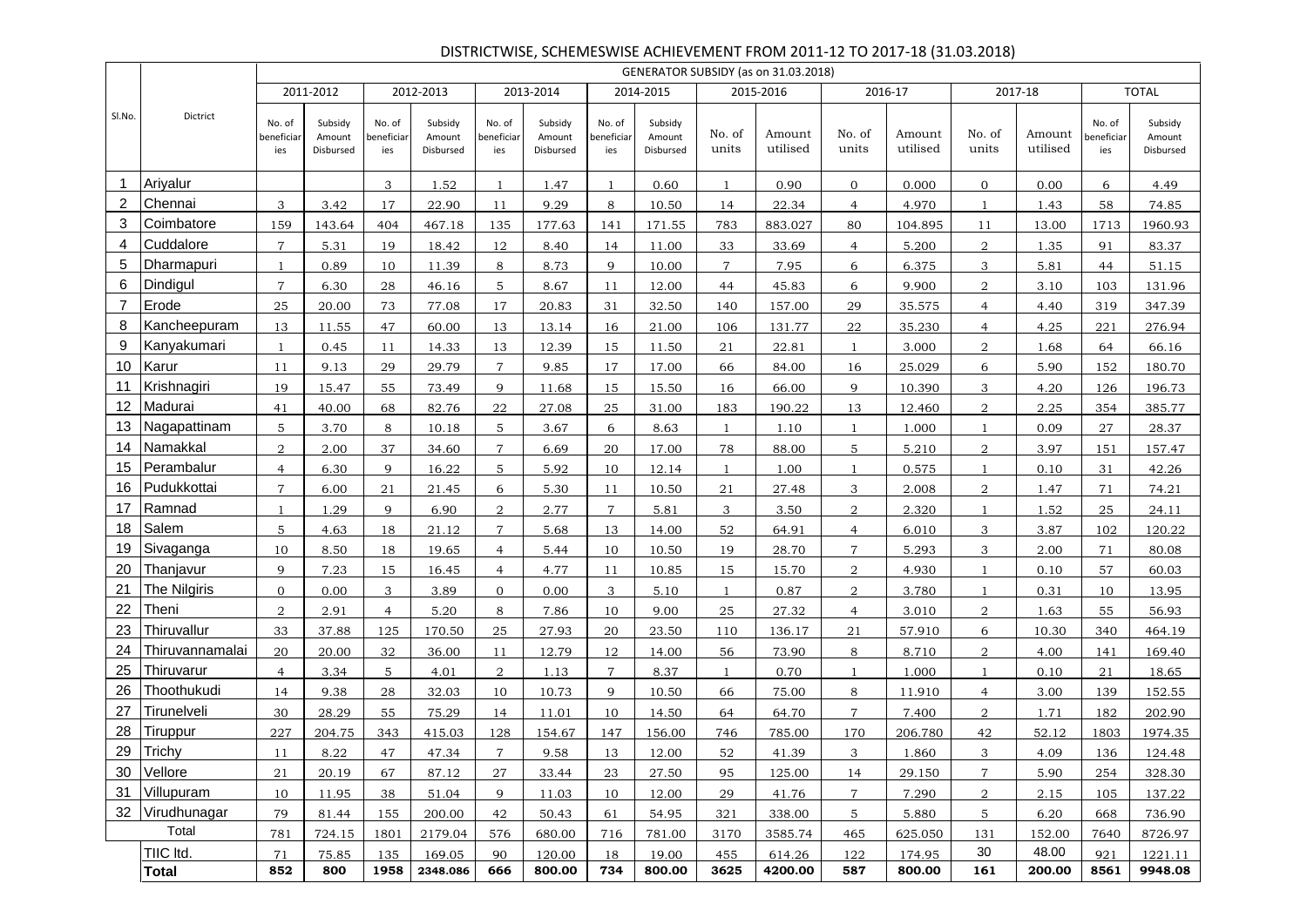|        |                 |                                       |                                |                             |                                |                                        |                                |                                       | CAPITAL SUBSIDY (as on 31.03.2017) |                 |                    |                 |                    |                 |                    |                                        |                                |
|--------|-----------------|---------------------------------------|--------------------------------|-----------------------------|--------------------------------|----------------------------------------|--------------------------------|---------------------------------------|------------------------------------|-----------------|--------------------|-----------------|--------------------|-----------------|--------------------|----------------------------------------|--------------------------------|
|        |                 |                                       | 2011-2012                      |                             | 2012-2013                      |                                        | 2013-2014                      |                                       | 2014-2015                          |                 | 2015-2016          |                 | 2016-17            |                 | 2017-18            |                                        | <b>TOTAL</b>                   |
| SI.No. | Dictrict        | No. of<br>beneficiarie<br>$\mathsf S$ | Subsidy<br>Amount<br>Disbursed | No. of<br>beneficiarie<br>s | Subsidy<br>Amount<br>Disbursed | No. of<br>beneficiarie<br>$\mathsf{s}$ | Subsidy<br>Amount<br>Disbursed | No. of<br>beneficiarie<br>$\mathsf S$ | Subsidy<br>Amount<br>Disbursed     | No. of<br>units | Amount<br>utilised | No. of<br>units | Amount<br>utilised | No. of<br>units | Amount<br>utilised | No. of<br>beneficiarie<br>$\mathsf{s}$ | Subsidy<br>Amount<br>Disbursed |
| 1      | Ariyalur        | $\overline{0}$                        | 0.00                           | 12                          | 5.32                           | 15                                     | 13.58                          | 11                                    | 31.29                              | 13              | 16.00              | 8               | 6.90               | 11              | 27.97              | 70                                     | 101.05                         |
| 2      | Chennai         | 53                                    | 105.00                         | 57                          | 157.51                         | 62                                     | 190.97                         | 49                                    | 170.72                             | 31              | 131.00             | 35              | 90.00              | 43              | 170.00             | 330                                    | 1015.20                        |
| 3      | Coimbatore      | 127                                   | 330.00                         | 157                         | 433.34                         | 152                                    | 605.71                         | 143                                   | 500.00                             | 193             | 858.535            | 144             | 570.00             | 291             | 1830.00            | 1207                                   | 5127.59                        |
| 4      | Cuddalore       | 19                                    | 39.27                          | 25                          | 43.22                          | 22                                     | 36.30                          | 30                                    | 42.07                              | 16              | 42.56              | 10              | 11.00              | 27              | 45.00              | 149                                    | 259.42                         |
| 5      | Dharmapuri      | $\overline{4}$                        | 7.37                           | 6                           | 10.00                          | 9                                      | 52.48                          | 8                                     | 77.71                              | 10              | 47.865             | 8               | 21.00              | 18              | 160.00             | 63                                     | 376.42                         |
| 6      | Dindigul        | 6                                     | 31.55                          | 10                          | 26.25                          | 10                                     | 64.09                          | 14                                    | 67.63                              | 11              | 74.75              | 6               | 58.00              | 18              | 160.00             | 75                                     | 482.27                         |
| 7      | Erode           | 62                                    | 382.42                         | 63                          | 312.16                         | 55                                     | 218.59                         | 63                                    | 312.00                             | 40              | 221.00             | 42              | 300.00             | 98              | 576.00             | 423                                    | 2322.17                        |
| 8      | Kancheepuram    | 82                                    | 520.00                         | 104                         | 495.26                         | 83                                     | 456.48                         | 69                                    | 615.00                             | 124             | 820.00             | 61              | 659.50             | 140             | 1400.00            | 663                                    | 4966.24                        |
| 9      | Kanyakumari     | 19                                    | 12.38                          | 8                           | 24.12                          | 20                                     | 33.12                          | 16                                    | 56.40                              | $\overline{4}$  | 33.78              | $\overline{4}$  | 38.00              | 13              | 135.00             | 84                                     | 332.80                         |
| 10     | Karur           | 13                                    | 61.50                          | 16                          | 85.85                          | 28                                     | 181.93                         | 37                                    | 230.00                             | 30              | 246.70             | 25              | 245.00             | 47              | 507.00             | 196                                    | 1557.98                        |
| 11     | Krishnagiri     | 38                                    | 255.00                         | 40                          | 215.08                         | 38                                     | 182.18                         | 37                                    | 184.10                             | 32              | 155.00             | 12              | 135.00             | 23              | 282.00             | 220                                    | 1408.36                        |
|        | 12 Madurai      | 38                                    | 125.00                         | 42                          | 129.81                         | 46                                     | 159.47                         | 65                                    | 301.10                             | 64              | 406.00             | 31              | 290.00             | 95              | 872.00             | 381                                    | 2283.38                        |
| 13     | Nagapattinam    | 19                                    | 82.15                          | 16                          | 19.90                          | 15                                     | 24.36                          | 10                                    | 12.31                              | $\overline{7}$  | 23.28              | 3               | 7.00               | 9               | 22.08              | 79                                     | 191.08                         |
| 14     | Namakkal        | 21                                    | 50.00                          | 20                          | 76.89                          | 22                                     | 99.79                          | 43                                    | 155.10                             | 25              | 124.00             | 20              | 115.00             | 42              | 229.00             | 193                                    | 849.78                         |
| 15     | Perambalur      | 16                                    | 4.64                           | 5                           | 26.15                          | 7                                      | 19.10                          | $\mathbf{7}$                          | 43.65                              | 5               | 30.00              | 3               | 21.00              | 19              | 60.00              | 62                                     | 204.54                         |
| 16     | Pudukkottai     | $\mathbf Q$                           | 37.63                          | 11                          | 79.65                          | 10                                     | 69.62                          | 13                                    | 67.18                              | 8               | 75.41              | 18              | 138.00             | 25              | 160.00             | 94                                     | 627.49                         |
| 17     | Ramnad          | $\overline{7}$                        | 6.40                           | 9                           | 29.36                          | 8                                      | 10.61                          | 9                                     | 25.42                              | 11              | 29.70              | 6               | 9.00               | $\overline{7}$  | 70.00              | 57                                     | 180.49                         |
| 18     | Salem           | 21                                    | 75.00                          | 22                          | 75.93                          | 17                                     | 82.68                          | 16                                    | 69.52                              | 11              | 76.25              | 8               | 39.00              | 24              | 160.00             | 119                                    | 578.38                         |
| 19     | Sivaganga       | $\overline{7}$                        | 25.53                          | 13                          | 52.84                          | 12                                     | 69.45                          | 11                                    | 106.39                             | 11              | 92.52              | $\overline{7}$  | 46.50              | 14              | 160.00             | 75                                     | 553.23                         |
| 20     | Thanjavur       | 19                                    | 105.00                         | 18                          | 101.13                         | 19                                     | 43.37                          | 13                                    | 54.81                              | 19              | 42.04              | 6               | 34.00              | 16              | 110.00             | 110                                    | 490.35                         |
| 21     | The Nilgiris    | 1                                     | 0.97                           | $\overline{2}$              | 11.31                          | $\overline{4}$                         | 4.62                           | $\overline{4}$                        | 10.17                              | $\overline{2}$  | 17.00              | $\overline{4}$  | 26.00              | 10              | 122.92             | 27                                     | 192.98                         |
| 22     | Theni           | $\overline{4}$                        | 15.00                          | -1                          | 1.10                           | $\overline{4}$                         | 17.22                          | 3                                     | 44.00                              | 10              | 27.46              | $\overline{4}$  | 12.00              | 15              | 70.00              | 41                                     | 186.78                         |
| 23     | Thiruvallur     | 183                                   | 695.00                         | 327                         | 1188.31                        | 296                                    | 1034.99                        | 307                                   | 1022.02                            | 169             | 1109.75            | 338             | 1546.00            | 342             | 1832.03            | 1962                                   | 8428.10                        |
| 24     | Thiruvannamalai | 25                                    | 175.88                         | 17                          | 131.12                         | 24                                     | 140.04                         | 18                                    | 194.05                             | 9               | 111.00             | 14              | 155.00             | 27              | 265.00             | 134                                    | 1172.09                        |
| 25     | Thiruvarur      | 18                                    | 39.38                          | 12                          | 19.99                          | 8                                      | 17.67                          | $\overline{4}$                        | 9.57                               | 6               | 10.10              | 3               | 7.10               | 6               | 50.00              | 57                                     | 153.81                         |
| 26     | Thoothukudi     | 9                                     | 61.36                          | 11                          | 129.80                         | 6                                      | 49.97                          | 20                                    | 140.78                             | 17              | 141.50             | 6               | 36.00              | 24              | 253.00             | 93                                     | 812.41                         |
| 27     | Tirunelveli     | 39                                    | 108.60                         | 38                          | 53.90                          | 32                                     | 84.55                          | 35                                    | 155.64                             | 16              | 74.80              | 19              | 91.00              | 22              | 222.00             | 201                                    | 790.49                         |
| 28     | Tiruppur        | 85                                    | 245.00                         | 70                          | 164.37                         | 94                                     | 335.39                         | 64                                    | 376.00                             | 91              | 431.00             | 79              | 410.00             | 249             | 1698.00            | 732                                    | 3659.76                        |
| 29     | Trichy          | 23                                    | 128.00                         | 35                          | 179.50                         | 32                                     | 123.92                         | 39                                    | 142.39                             | 21              | 157.00             | 16              | 133.00             | 27              | 200.00             | 193                                    | 1063.81                        |
|        | 30 Vellore      | 55                                    | 285.00                         | 89                          | 305.93                         | 89                                     | 527.12                         | 89                                    | 405.22                             | 55              | 335.00             | 27              | 210.00             | 75              | 620.00             | 479                                    | 2688.27                        |
|        | 31 Villupuram   | 34                                    | 164.98                         | 32                          | 151.96                         | 26                                     | 152.35                         | 39                                    | 170.77                             | 17              | 157.00             | 13              | 120.00             | 30              | 231.00             | 191                                    | 1148.06                        |
|        | 32 Virudhunagar | 51                                    | 325.00                         | 153                         | 302.67                         | 51                                     | 206.34                         | 34                                    | 197.00                             | 21              | 95.00              | 12              | 85.00              | 28              | 250.00             | 350                                    | 1461.01                        |
|        | Total           | 1107                                  | 4500.00                        | 1441                        | 5039.71                        | 1316                                   | 5308.05                        | 1320                                  | 5990.00                            | 1099            | 6213.00            | 992             | 5665.00            | 1835            | 12950.00           | 7275                                   | 32715.76                       |
|        | TIIC Itd.       | 209                                   | 500.00                         | 172                         | 960.29                         | 225                                    | 1691.95                        | 140                                   | 1010.00                            | 166             | 1787.00            | 215             | 2335.00            | 267             | 3050.00            | 1394                                   | 11334.24                       |
|        | <b>Total</b>    | 1316                                  | 5000.00                        | 1613                        | 6000.00                        | 1541                                   | 7000.00                        | 1460                                  | 7000.00 1265                       |                 | 8000.00 1207       |                 | 8000.00            | 2102            | 16000.00           | 8402                                   | 41000.00                       |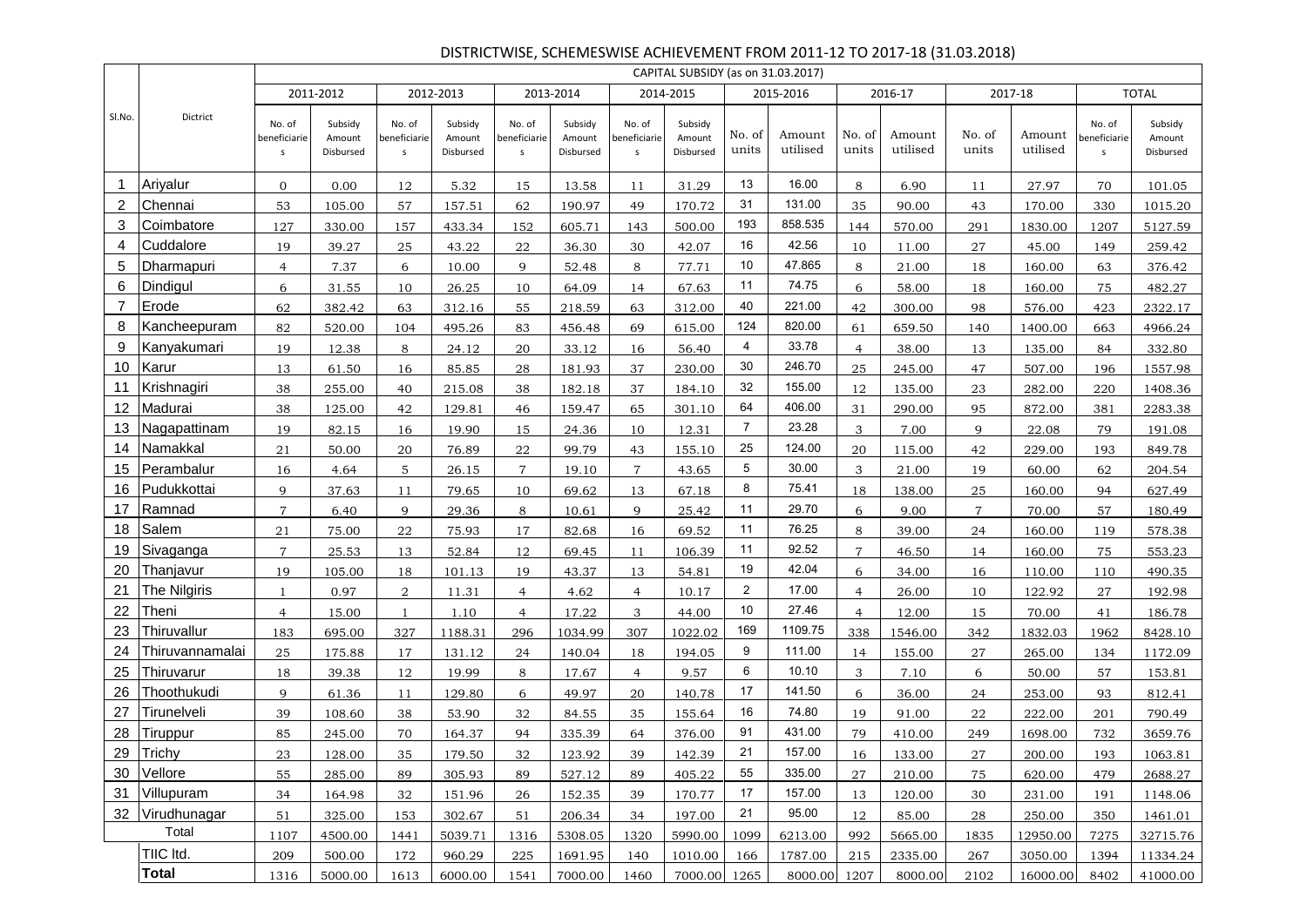|                |                 |                             |                                |                             |                                |                             |                                |                            |                                | LTPT (as on 31.03.2017) |                    |                 |                    |                 |                    |                                    |                                |
|----------------|-----------------|-----------------------------|--------------------------------|-----------------------------|--------------------------------|-----------------------------|--------------------------------|----------------------------|--------------------------------|-------------------------|--------------------|-----------------|--------------------|-----------------|--------------------|------------------------------------|--------------------------------|
|                |                 |                             | 2011-2012                      |                             | 2012-2013                      |                             | 2013-2014                      |                            | 2014-2015                      |                         | 2015-2016          |                 | 2016-17            |                 | 2017-18            |                                    | <b>TOTAL</b>                   |
| SI.No.         | <b>Dictrict</b> | No. of<br>beneficiar<br>ies | Subsidy<br>Amount<br>Disbursed | No. of<br>beneficiar<br>ies | Subsidy<br>Amount<br>Disbursed | No. of<br>beneficiar<br>ies | Subsidy<br>Amount<br>Disbursed | No. of<br>eneficiar<br>ies | Subsidy<br>Amount<br>Disbursed | No. of<br>units         | Amount<br>utilised | No. of<br>units | Amount<br>utilised | No. of<br>units | Amount<br>utilised | No. of<br><b>peneficiar</b><br>ies | Subsidy<br>Amount<br>Disbursed |
| $\overline{1}$ | Ariyalur        | $\mathbf{0}$                | 0.00                           | $\overline{7}$              | 0.14                           | 25                          | 0.53                           | 38                         | 2.25                           | 33                      | 1.97               | 32              | 5.02               | 9               | 1.05               | 144                                | 10.96                          |
| $\overline{2}$ | Chennai         | $\overline{7}$              | 7.50                           | 3                           | 2.80                           | $\overline{2}$              | 0.38                           | 3                          | 0.25                           | $\mathbf{1}$            | 0.05               | $\mathbf{1}$    | 0.20               | $\mathbf{1}$    | 0.53               | 18                                 | 11.71                          |
| 3              | Coimbatore      | 43                          | 16.85                          | 136                         | 82.44                          | 97                          | 76.93                          | 71                         | 77.00                          | 62                      | 36.42              | 118             | 93.96              | 44              | 75.60              | 571                                | 459.20                         |
| $\overline{4}$ | Cuddalore       | 29                          | 17.60                          | 55                          | 21.67                          | 25                          | 25.84                          | 19                         | 15.65                          | 13                      | 22.66              | 17              | 9.60               | 13              | 8.30               | 171                                | 121.32                         |
| 5              | Dharmapuri      | 42                          | 13.40                          | 36                          | 11.07                          | 49                          | 9.25                           | 30                         | 9.61                           | 37                      | 13.25              | 39              | 11.30              | 23              | 11.50              | 256                                | 79.38                          |
| 6              | Dindigul        | 29                          | 16.00                          | 20                          | 9.42                           | 29                          | 13.94                          | 29                         | 7.10                           | 30                      | 7.98               | 34              | 17.00              | 34              | 37.25              | 205                                | 108.69                         |
| $\overline{7}$ | Erode           | 122                         | 35.50                          | 104                         | 44.44                          | 140                         | 47.28                          | 119                        | 57.30                          | 68                      | 49.50              | 57              | 54.00              | 45              | 49.50              | 655                                | 337.52                         |
| 8              | Kancheepuram    | 64                          | 30.00                          | 30                          | 20.72                          | 33                          | 17.69                          | 38                         | 22.85                          | 69                      | 43.91              | 20              | 19.75              | 15              | 23.45              | 269                                | 178.37                         |
| 9              | Kanyakumari     | 29                          | 3.10                           | 24                          | 2.16                           | 31                          | 6.20                           | 15                         | 4.39                           | 15                      | 4.75               | $\overline{7}$  | 3.65               | $\overline{7}$  | 2.34               | 128                                | 26.59                          |
| 10             | Karur           | 46                          | 28.00                          | 39                          | 15.32                          | 35                          | 22.03                          | 44                         | 19.58                          | 30                      | 34.78              | 36              | 66.00              | 32              | 66.58              | 262                                | 252.29                         |
| 11             | Krishnagiri     | 66                          | 22.25                          | 47                          | 21.15                          | 51                          | 17.67                          | 36                         | 12.11                          | 26                      | 10.30              | 13              | 10.00              | 13              | 5.95               | 252                                | 99.43                          |
| 12             | Madurai         | 60                          | 29.00                          | 44                          | 21.09                          | 33                          | 16.30                          | 32                         | 12.44                          | 33                      | 38.20              | 34              | 35.25              | 35              | 23.75              | 271                                | 176.03                         |
| 13             | Nagapattinam    | 38                          | 36.00                          | 18                          | 21.47                          | 16                          | 16.70                          | 22                         | 23.10                          | 11                      | 6.87               | 6               | 4.46               | $\overline{a}$  | 4.20               | 113                                | 112.80                         |
| 14             | Namakkal        | 49                          | 35.00                          | 62                          | 76.46                          | 65                          | 51.17                          | 101                        | 89.74                          | 90                      | 92.01              | 33              | 101.50             | 47              | 62.60              | 447                                | 508.48                         |
| 15             | Perambalur      | 22                          | 0.75                           | $\overline{7}$              | 0.30                           | 5                           | 1.88                           | 10                         | 2.33                           | 16                      | 3.82               | 15              | 5.10               | 14              | 2.87               | 89                                 | 17.05                          |
| 16             | Pudukkottai     | 22                          | 9.00                           | 21                          | 22.10                          | 28                          | 10.60                          | 23                         | 11.71                          | 12                      | 9.20               | 14              | 15.40              | 23              | 10.15              | 143                                | 88.16                          |
| 17             | Ramnad          | 16                          | 6.20                           | 13                          | 2.25                           | 8                           | 7.22                           | 6                          | 4.93                           | $\overline{7}$          | 1.84               | 10              | 3.03               | 8               | 3.20               | 68                                 | 28.67                          |
| 18             | Salem           | 19                          | 7.30                           | 17                          | 3.64                           | 12                          | 6.70                           | 15                         | 8.74                           | 21                      | 7.00               | 22              | 9.50               | 23              | 11.55              | 129                                | 54.43                          |
| 19             | Sivaganga       | 25                          | 9.00                           | 24                          | 9.53                           | 30                          | 15.67                          | 17                         | 16.80                          | 23                      | 7.64               | 18              | 6.40               | 14              | 5.85               | 151                                | 70.89                          |
| 20             | Thanjavur       | 35                          | 7.30                           | 40                          | 14.08                          | 35                          | 4.92                           | 47                         | 10.76                          | 38                      | 8.20               | 12              | 5.09               | 11              | 3.65               | 218                                | 54.00                          |
| 21             | The Nilgiris    | $\overline{4}$              | 4.70                           | 2                           | 5.23                           | $\overline{2}$              | 7.76                           | $\overline{2}$             | 2.00                           | $\mathbf{1}$            | 1.67               | 5               | 4.17               | 5               | 7.10               | 21                                 | 32.63                          |
| 22             | Theni           | 14                          | 4.00                           | 8                           | 2.99                           | $\overline{4}$              | 2.96                           | 6                          | 2.86                           | 5                       | 1.09               | 11              | 3.34               | $\overline{7}$  | 4.25               | 55                                 | 21.49                          |
| 23             | Thiruvallur     | 58                          | 41.00                          | 46                          | 40.70                          | 36                          | 27.74                          | 28                         | 19.25                          | 81                      | 45.09              | 18              | 6.00               | 19              | 10.30              | 286                                | 190.08                         |
| 24             | Thiruvannamalai | 72                          | 36.65                          | 38                          | 14.95                          | 31                          | 31.49                          | 51                         | 20.75                          | 27                      | 14.62              | 39              | 23.05              | 19              | 17.25              | 277                                | 158.76                         |
| 25             | Thiruvarur      | 12                          | 6.40                           | 10                          | 7.36                           | 20                          | 3.64                           | 17                         | 2.25                           | 4                       | 0.25               | 3               | 0.80               | 3               | 1.03               | 69                                 | 21.73                          |
| 26             | Thoothukudi     | 25                          | 8.00                           | 24                          | 11.73                          | 23                          | 17.93                          | 26                         | 17.80                          | 27                      | 32.37              | 21              | 12.05              | 22              | 22.85              | 168                                | 122.73                         |
| 27             | Tirunelveli     | 95                          | 36.00                          | 26                          | 9.50                           | 56                          | 16.56                          | 45                         | 12.98                          | 40                      | 8.05               | 22              | 6.75               | 14              | 6.70               | 298                                | 96.54                          |
| 28             | Tiruppur        | 100                         | 38.00                          | 54                          | 40.08                          | 100                         | 55.24                          | 104                        | 60.00                          | 67                      | 43.60              | 85              | 80.83              | 65              | 73.40              | 575                                | 391.15                         |
| 29             | Trichy          | 21                          | 17.00                          | 22                          | 9.76                           | 30                          | 13.58                          | 35                         | 12.76                          | 18                      | 9.08               | 20              | 5.35               | 13              | 4.70               | 159                                | 72.23                          |
| 30             | Vellore         | 96                          | 29.00                          | 57                          | 17.82                          | 52                          | 17.41                          | 40                         | 15.95                          | 54                      | 20.93              | 55              | 24.45              | $2\sqrt{1}$     | 13.65              | 375                                | 139.21                         |
| 31             | Villupuram      | 41                          | 22.00                          | 47                          | 14.95                          | 38                          | 23.50                          | 16                         | 13.50                          | 23                      | 12.15              | 21              | 7.75               | 18              | 12.00              | 204                                | 105.85                         |
| 32             | Virudhunagar    | 70                          | 27.50                          | 49                          | 22.68                          | 28                          | 13.29                          | 21                         | 11.27                          | 22                      | 10.75              | 19              | 13.40              | 23              | 16.90              | 232                                | 115.79                         |
|                | Total           | 1371                        | 600.00                         | 1130                        | 600.00                         | 1169                        | 600.00                         | 1106                       | 600.00                         | 1004                    | 600.00             | 857             | 664.16             | 642             | 600.00             | 7279                               | 4264.16                        |

TIIC ltd.

**Total**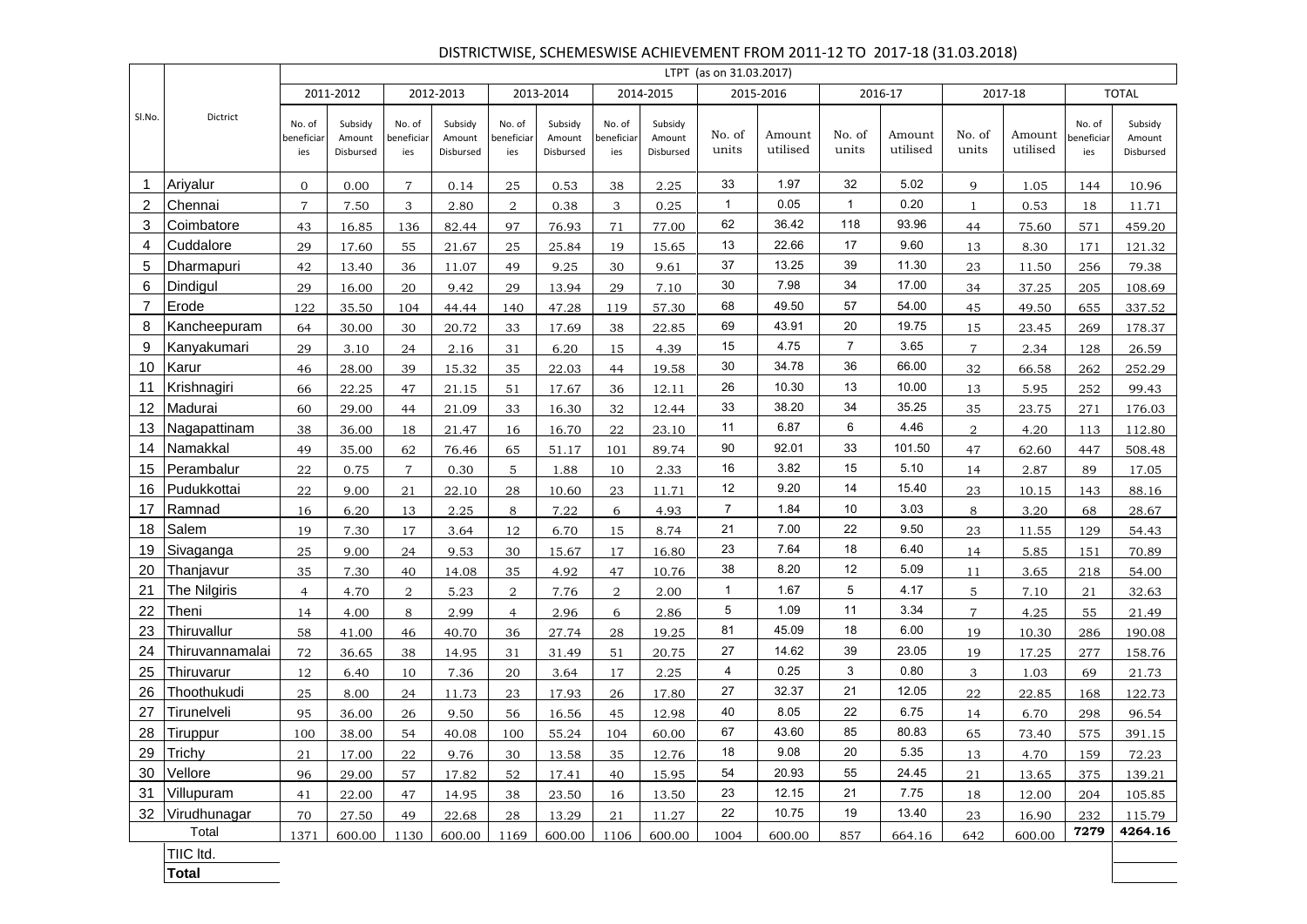|                |                 |                             |                                |                             |                                |                             |                                |                             |                                |                 | GENERATOR SUBSIDY (as on 31.03.2017) |                 |                    |                 |                    |                             |                                |
|----------------|-----------------|-----------------------------|--------------------------------|-----------------------------|--------------------------------|-----------------------------|--------------------------------|-----------------------------|--------------------------------|-----------------|--------------------------------------|-----------------|--------------------|-----------------|--------------------|-----------------------------|--------------------------------|
|                |                 |                             | 2011-2012                      |                             | 2012-2013                      |                             | 2013-2014                      |                             | 2014-2015                      |                 | 2015-2016                            |                 | 2016-17            |                 | 2017-18            |                             | <b>TOTAL</b>                   |
| SI.No.         | Dictrict        | No. of<br>beneficiar<br>ies | Subsidy<br>Amount<br>Disbursed | No. of<br>beneficiar<br>ies | Subsidy<br>Amount<br>Disbursed | No. of<br>beneficiar<br>ies | Subsidy<br>Amount<br>Disbursed | No. of<br>beneficiar<br>ies | Subsidy<br>Amount<br>Disbursed | No. of<br>units | Amount<br>utilised                   | No. of<br>units | Amount<br>utilised | No. of<br>units | Amount<br>utilised | No. of<br>beneficiar<br>ies | Subsidy<br>Amount<br>Disbursed |
| $\mathbf{1}$   | Ariyalur        |                             |                                | 3                           | 1.52                           | $\mathbf{1}$                | 1.47                           | 1                           | 0.60                           | $\mathbf{1}$    | 0.90                                 | $\mathbf{0}$    | 0.000              | $\mathbf{0}$    | 0.00               | 6                           | 4.49                           |
| 2              | Chennai         | 3                           | 3.42                           | 17                          | 22.90                          | 11                          | 9.29                           | 8                           | 10.50                          | 14              | 22.34                                | $\overline{4}$  | 4.970              | 1               | 1.43               | 58                          | 74.85                          |
| 3              | Coimbatore      | 159                         | 143.64                         | 404                         | 467.18                         | 135                         | 177.63                         | 141                         | 171.55                         | 783             | 883.027                              | 80              | 104.895            | 11              | 13.00              | 1713                        | 1960.93                        |
| 4              | Cuddalore       | $\overline{7}$              | 5.31                           | 19                          | 18.42                          | 12                          | 8.40                           | 14                          | 11.00                          | 33              | 33.69                                | $\overline{4}$  | 5.200              | $\overline{2}$  | 1.35               | 91                          | 83.37                          |
| 5              | Dharmapuri      | $\overline{1}$              | 0.89                           | 10                          | 11.39                          | 8                           | 8.73                           | 9                           | 10.00                          | $7^{\circ}$     | 7.95                                 | 6               | 6.375              | 3               | 5.81               | 44                          | 51.15                          |
| 6              | Dindigul        | $\overline{7}$              | 6.30                           | 28                          | 46.16                          | 5 <sup>5</sup>              | 8.67                           | 11                          | 12.00                          | 44              | 45.83                                | 6               | 9.900              | $\overline{a}$  | 3.10               | 103                         | 131.96                         |
| $\overline{7}$ | Erode           | 25                          | 20.00                          | 73                          | 77.08                          | 17                          | 20.83                          | 31                          | 32.50                          | 140             | 157.00                               | 29              | 35.575             | $\overline{4}$  | 4.40               | 319                         | 347.39                         |
| 8              | Kancheepuram    | 13                          | 11.55                          | 47                          | 60.00                          | 13                          | 13.14                          | 16                          | 21.00                          | 106             | 131.77                               | 22              | 35.230             | $\overline{4}$  | 4.25               | 221                         | 276.94                         |
| 9              | Kanyakumari     | <sup>1</sup>                | 0.45                           | 11                          | 14.33                          | 13                          | 12.39                          | 15                          | 11.50                          | 21              | 22.81                                | 1               | 3.000              | $\overline{2}$  | 1.68               | 64                          | 66.16                          |
| 10             | Karur           | 11                          | 9.13                           | 29                          | 29.79                          | $\overline{7}$              | 9.85                           | 17                          | 17.00                          | 66              | 84.00                                | 16              | 25.029             | 6               | 5.90               | 152                         | 180.70                         |
| 11             | Krishnagiri     | 19                          | 15.47                          | 55                          | 73.49                          | 9                           | 11.68                          | 15                          | 15.50                          | 16              | 66.00                                | 9               | 10.390             | $\mathbf{3}$    | 4.20               | 126                         | 196.73                         |
| 12             | Madurai         | 41                          | 40.00                          | 68                          | 82.76                          | $\bf{22}$                   | 27.08                          | 25                          | 31.00                          | 183             | 190.22                               | 13              | 12.460             | $\overline{2}$  | 2.25               | 354                         | 385.77                         |
| 13             | Nagapattinam    | 5                           | 3.70                           | 8                           | 10.18                          | 5                           | 3.67                           | 6                           | 8.63                           | $\mathbf{1}$    | 1.10                                 | $\mathbf{1}$    | 1.000              | 1               | 0.09               | 27                          | 28.37                          |
| 14             | Namakkal        | $\overline{2}$              | 2.00                           | 37                          | 34.60                          | $\overline{7}$              | 6.69                           | 20                          | 17.00                          | 78              | 88.00                                | 5               | 5.210              | $\overline{2}$  | 3.97               | 151                         | 157.47                         |
| 15             | Perambalur      | $\overline{4}$              | 6.30                           | 9                           | 16.22                          | 5                           | 5.92                           | 10                          | 12.14                          |                 | 1.00                                 | $\mathbf{1}$    | 0.575              | $\overline{1}$  | 0.10               | 31                          | 42.26                          |
| 16             | Pudukkottai     | $\overline{7}$              | 6.00                           | 21                          | 21.45                          | 6                           | 5.30                           | 11                          | 10.50                          | 21              | 27.48                                | 3               | 2.008              | $\overline{2}$  | 1.47               | 71                          | 74.21                          |
| 17             | Ramnad          | $\overline{1}$              | 1.29                           | 9                           | 6.90                           | $\overline{a}$              | 2.77                           | $\overline{7}$              | 5.81                           | 3               | 3.50                                 | $\overline{2}$  | 2.320              | $\mathbf{1}$    | 1.52               | 25                          | 24.11                          |
| 18             | Salem           | 5                           | 4.63                           | 18                          | 21.12                          | $\overline{7}$              | 5.68                           | 13                          | 14.00                          | 52              | 64.91                                | $\overline{4}$  | 6.010              | 3               | 3.87               | 102                         | 120.22                         |
| 19             | Sivaganga       | 10                          | 8.50                           | 18                          | 19.65                          | $\overline{4}$              | 5.44                           | 10                          | 10.50                          | 19              | 28.70                                | $\overline{7}$  | 5.293              | 3               | 2.00               | 71                          | 80.08                          |
| 20             | Thanjavur       | 9                           | 7.23                           | 15                          | 16.45                          | $\overline{4}$              | 4.77                           | 11                          | 10.85                          | 15              | 15.70                                | $\overline{2}$  | 4.930              | 1               | 0.10               | 57                          | 60.03                          |
| 21             | The Nilgiris    | $\overline{0}$              | 0.00                           | 3                           | 3.89                           | $\overline{0}$              | 0.00                           | 3                           | 5.10                           | $\mathbf{1}$    | 0.87                                 | 2               | 3.780              |                 | 0.31               | 10                          | 13.95                          |
| 22             | Theni           | $\overline{2}$              | 2.91                           | $\overline{4}$              | 5.20                           | 8                           | 7.86                           | 10                          | 9.00                           | 25              | 27.32                                | $\overline{4}$  | 3.010              | $\overline{2}$  | 1.63               | 55                          | 56.93                          |
| 23             | Thiruvallur     | 33                          | 37.88                          | 125                         | 170.50                         | $25\,$                      | 27.93                          | 20                          | 23.50                          | 110             | 136.17                               | 21              | 57.910             | 6               | 10.30              | 340                         | 464.19                         |
| 24             | Thiruvannamalai | 20                          | 20.00                          | 32                          | 36.00                          | 11                          | 12.79                          | 12                          | 14.00                          | 56              | 73.90                                | 8               | 8.710              | $\overline{a}$  | 4.00               | 141                         | 169.40                         |
| 25             | Thiruvarur      | $\overline{4}$              | 3.34                           | 5                           | 4.01                           | $\overline{2}$              | 1.13                           | $\overline{7}$              | 8.37                           |                 | 0.70                                 | $\mathbf{1}$    | 1.000              |                 | 0.10               | 21                          | 18.65                          |
| 26             | Thoothukudi     | 14                          | 9.38                           | 28                          | 32.03                          | 10                          | 10.73                          | 9                           | 10.50                          | 66              | 75.00                                | 8               | 11.910             | $\overline{4}$  | 3.00               | 139                         | 152.55                         |
| 27             | Tirunelveli     | 30                          | 28.29                          | 55                          | 75.29                          | 14                          | 11.01                          | 10                          | 14.50                          | 64              | 64.70                                | $\overline{7}$  | 7.400              | $\overline{2}$  | 1.71               | 182                         | 202.90                         |
| 28             | Tiruppur        | 227                         | 204.75                         | 343                         | 415.03                         | 128                         | 154.67                         | 147                         | 156.00                         | 746             | 785.00                               | 170             | 206.780            | 42              | 52.12              | 1803                        | 1974.35                        |
| 29             | Trichy          | 11                          | 8.22                           | 47                          | 47.34                          | $\,7$                       | 9.58                           | 13                          | 12.00                          | 52              | 41.39                                | 3               | 1.860              | 3               | 4.09               | 136                         | 124.48                         |
|                | 30 Vellore      | 21                          | 20.19                          | 67                          | 87.12                          | 27                          | 33.44                          | 23                          | 27.50                          | 95              | 125.00                               | 14              | 29.150             | $7\phantom{.0}$ | 5.90               | 254                         | 328.30                         |
|                | 31 Villupuram   | 10                          | 11.95                          | 38                          | 51.04                          | 9                           | 11.03                          | 10                          | 12.00                          | 29              | 41.76                                | $\overline{7}$  | 7.290              | $\overline{a}$  | 2.15               | 105                         | 137.22                         |
|                | 32 Virudhunagar | 79                          | 81.44                          | 155                         | 200.00                         | 42                          | 50.43                          | 61                          | 54.95                          | 321             | 338.00                               | 5               | 5.880              | 5               | 6.20               | 668                         | 736.90                         |
|                | Total           | 781                         | 724.15                         | 1801                        | 2179.04                        | 576                         | 680.00                         | 716                         | 781.00                         | 3170            | 3585.74                              | 465             | 625.050            | 131             | 152.00             | 7640                        | 8726.97                        |
|                | TIIC Itd.       | 71                          | 75.85                          | 135                         | 169.05                         | 90                          | 120.00                         | 18                          | 19.00                          | 455             | 614.26                               | 122             | 174.95             | 30              | 48.00              | 921                         | 1221.11                        |
|                | <b>Total</b>    | 852                         | 800                            | 1958                        | 2348.086                       | 666                         | 800.00                         | 734                         | 800.00                         | 3625            | 4200.00                              | 587             | 800.00             | 161             | 200.00             | 8561                        | 9948.08                        |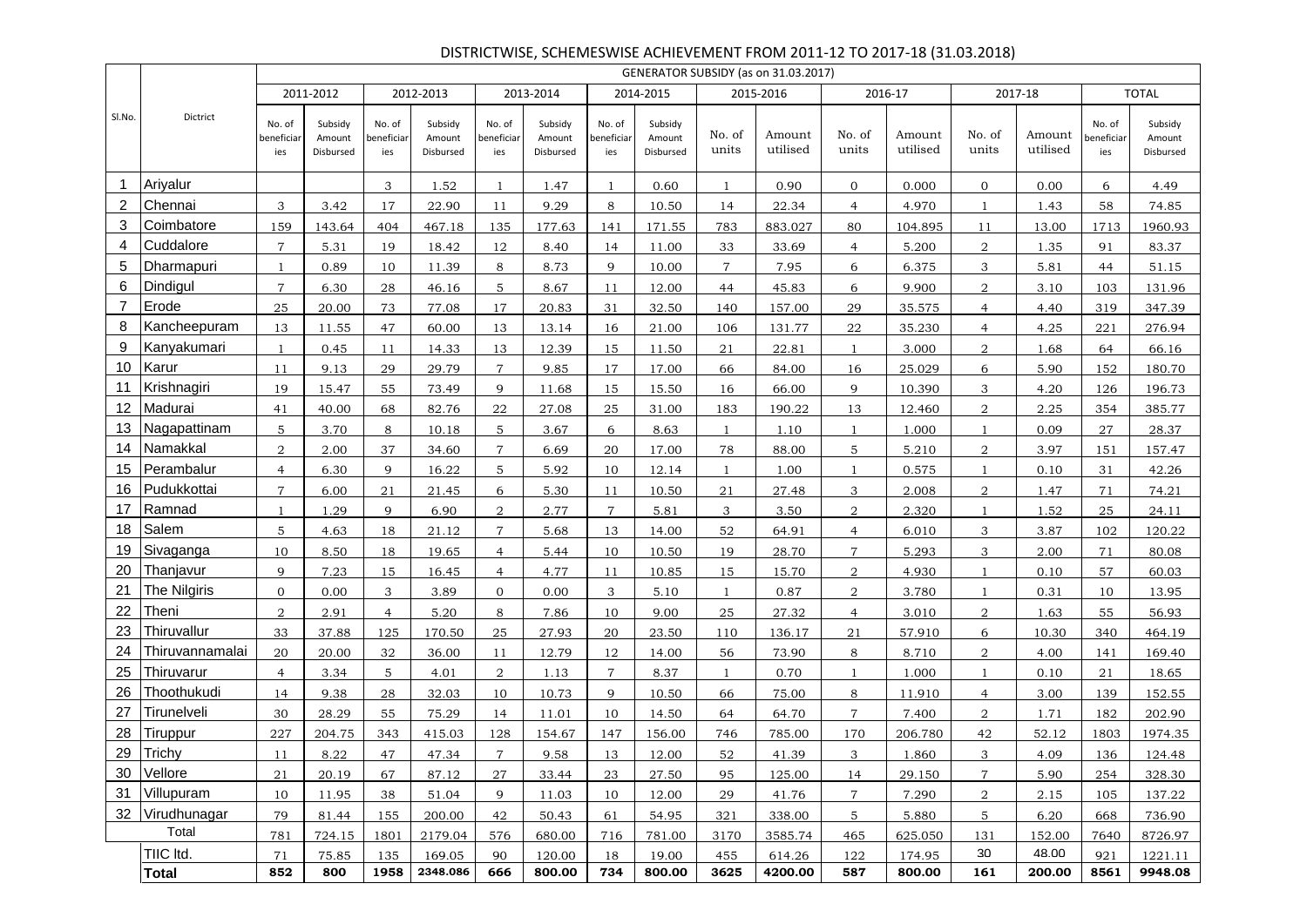## DISTRICTWISE, SCHEMESWISE ACHIEVEMENT FROM 2011-12 TO 2017-18

|                |                 |                             |                                |                             |                                |                             |                                |                             |                                | VAT (as on 31.03.2017) |                    |                 |                    |                |                    |                             |                                |
|----------------|-----------------|-----------------------------|--------------------------------|-----------------------------|--------------------------------|-----------------------------|--------------------------------|-----------------------------|--------------------------------|------------------------|--------------------|-----------------|--------------------|----------------|--------------------|-----------------------------|--------------------------------|
|                |                 |                             | 2011-2012                      |                             | 2012-2013                      |                             | 2013-2014                      |                             | 2014-2015                      |                        | 2015-2016          | 2016-17         |                    |                | 2017-18            |                             | <b>TOTAL</b>                   |
| SI.No.         | Dictrict        | No. of<br>beneficiar<br>ies | Subsidy<br>Amount<br>Disbursed | No. of<br>beneficiar<br>ies | Subsidy<br>Amount<br>Disbursed | No. of<br>beneficiar<br>ies | Subsidy<br>Amount<br>Disbursed | No. of<br>beneficiar<br>ies | Subsidy<br>Amount<br>Disbursed | No. of<br>units        | Amount<br>utilised | No. of units    | Amount<br>utilised | No. of units   | Amount<br>utilised | No. of<br>beneficiar<br>ies | Subsidy<br>Amount<br>Disbursed |
| -1             | Ariyalur        |                             |                                | $\mathbf{0}$                | 0.00                           | $\overline{0}$              | 0.00                           | $\overline{O}$              | 0.00                           | $\mathbf{0}$           | 0.00               | $\mathbf{0}$    | 0.00               | $\mathbf{0}$   | 0.00               | $\overline{0}$              | 0.00                           |
| 2              | Chennai         | $\overline{2}$              | 1.28                           | 2                           | 3.20                           | 5                           | 3.13                           | $\overline{7}$              | 4.81                           | 3                      | 4.63               | $\overline{2}$  | 1.11               | $\mathbf{1}$   | 1.33               | 22                          | 19.49                          |
| 3              | Coimbatore      | 8                           | 4.50                           | 18                          | 36.99                          | 20                          | 63.82                          | 19                          | 16.19                          | 26                     | 29.12              | 61              | 129.04             | 9              | 28.29              | 161                         | 307.96                         |
| 4              | Cuddalore       | $\overline{4}$              | 9.91                           | $\mathbf{1}$                | 2.61                           | 8                           | 10.52                          | 6                           | 13.80                          | 8                      | 12.77              | 5               | 3.85               | 5              | 4.15               | 37                          | 57.61                          |
| 5              | Dharmapuri      | 1                           | 1.22                           | 3                           | 5.10                           | 3                           | 3.18                           | 3                           | 2.23                           | 5                      | 1.37               | 3               | 1.48               | $\mathbf{1}$   | 1.55               | 19                          | 16.12                          |
| 6              | Dindigul        | 16                          | 6.82                           | $\overline{4}$              | 7.94                           | 17                          | 6.45                           | 14                          | 8.07                           | 15                     | 7.01               | $5\phantom{.0}$ | 5.25               | $\overline{4}$ | 10.85              | 75                          | 52.38                          |
| $\overline{7}$ | Erode           | 17                          | 14.53                          | 19                          | 36.72                          | 21                          | 16.10                          | 41                          | 38.14                          | 35                     | 48.45              | 52              | 151.44             | 48             | 67.22              | 233                         | 372.59                         |
| 8              | Kancheepuram    | 13                          | 17.65                          | 6                           | 21.34                          | 22                          | 18.17                          | 6                           | 11.69                          | 41                     | 41.06              | 3               | 6.70               | 3              | 4.10               | 94                          | 120.71                         |
| 9              | Kanyakumari     | 11                          | 15.27                          | $\overline{4}$              | 10.67                          | 5                           | 19.94                          | 5                           | 12.65                          | 6                      | 7.63               | $\overline{a}$  | 1.10               | $\mathbf{0}$   | 0.00               | 33                          | 67.26                          |
| 10             | Karur           | 16                          | 4.03                           | 27                          | 15.44                          | 15                          | 20.23                          | 32                          | 17.30                          | 14                     | 20.25              | 14              | 38.00              | 11             | 23.70              | 129                         | 138.95                         |
| 11             | Krishnagiri     | 16                          | 6.20                           | 6                           | 5.01                           | $\overline{2}$              | 1.45                           | 13                          | 9.00                           | $\overline{4}$         | 7.25               | 3               | 4.35               | 3              | 2.30               | 47                          | 35.56                          |
| 12             | Madurai         | 26                          | 33.90                          | 16                          | 31.84                          | 16                          | 36.15                          | 20                          | 47.15                          | 23                     | 21.00              | 32              | 70.78              | 21             | 29.00              | 154                         | 269.82                         |
| 13             | Nagapattinam    | $\mathbf{0}$                | 0.00                           | $\mathbf{0}$                | 0.00                           | $\overline{0}$              | 0.00                           | $\overline{O}$              | 0.00                           | $\mathbf{0}$           |                    | $\overline{0}$  | 0.00               | $\mathbf{0}$   | 0.00               | $\overline{0}$              | 0.00                           |
| 14             | Namakkal        | 8                           | 12.02                          | 11                          | 22.47                          | 13                          | 22.52                          | 52                          | 27.93                          | 36                     | 33.80              | 90              | 81.50              | 31             | 39.94              | 241                         | 240.18                         |
| 15             | Perambalur      | $\mathbf{0}$                | 0.00                           | $\overline{0}$              | 0.00                           | $\mathbf{1}$                | 0.10                           | 3                           | 1.71                           | 3                      | 0.50               | $\overline{4}$  | 1.88               | 2              | 0.34               | 13                          | 4.53                           |
| 16             | Pudukkottai     | $\overline{1}$              | 0.01                           | $\mathbf{0}$                | 0.00                           | $\mathbf{0}$                | 0.00                           | $\overline{2}$              | 0.11                           | $\overline{1}$         | 0.02               | $\mathbf{1}$    | 0.28               | $\mathbf{1}$   | 0.17               | 6                           | 0.59                           |
| 17             | Ramnad          | $\mathbf{0}$                | 0.00                           | $\mathbf{1}$                | 0.09                           | $\mathbf{1}$                | 0.09                           | $\overline{2}$              | 0.36                           | $\mathbf{1}$           | 0.38               | $\mathbf{1}$    | 0.80               | 2              | 0.46               | 8                           | 2.17                           |
| 18             | Salem           | 20                          | 7.46                           | 11                          | 14.73                          | 11                          | 9.27                           | 11                          | 14.90                          | 23                     | 8.92               | 9               | 23.29              | 10             | 23.55              | 95                          | 102.12                         |
| 19             | Sivaganga       | $\overline{4}$              | 7.34                           | $\overline{7}$              | 16.24                          | 6                           | 14.64                          | $\mathbf{7}$                | 15.27                          | 10                     | 5.29               | $\overline{4}$  | 14.92              | 2              | 10.85              | 40                          | 84.55                          |
| 20             | Thanjavur       | $\overline{1}$              | 0.40                           | 3                           | 3.09                           | $\overline{4}$              | 0.85                           | $\overline{4}$              | 2.45                           | 16                     | 2.60               | $\overline{7}$  | 2.65               | $\overline{a}$ | 1.15               | 37                          | 13.19                          |
| 21             | The Nilgiris    | $\mathbf{0}$                | 0.00                           | $\overline{0}$              | 0.00                           | $\overline{0}$              | 0.00                           | $\overline{0}$              | 0.00                           |                        |                    | $\overline{0}$  | 0.00               | $\mathbf{0}$   | 0.00               | $\mathbf{0}$                | 0.00                           |
| 22             | Theni           | $\mathbf{0}$                | 0.00                           | $\mathbf{0}$                | 0.00                           | $\mathbf{1}$                | 0.51                           | $\overline{2}$              | 1.31                           | 3                      | 1.312              | $\mathbf{1}$    | 0.94               | 2              | 1.05               | 9                           | 5.12                           |
| 23             | Thiruvallur     | $\overline{7}$              | 16.87                          | 5                           | 8.00                           | 8                           | 5.32                           | 20                          | 21.05                          | 11                     | 19.05              | 17              | 14.90              | 5              | 15.90              | 73                          | 101.09                         |
| 24             | Thiruvannamalai | 24                          | 23.18                          | $\overline{7}$              | 24.36                          | 6                           | 17.02                          | 17                          | 14.35                          | 11                     | 10.65              | 15              | 24.25              | 9              | 15.05              | 89                          | 128.86                         |
| 25             | Thiruvarur      | $\mathbf{0}$                | 0.00                           | $\overline{0}$              | 0.00                           | $\mathbf{0}$                | 0.00                           | $\overline{0}$              | 0.00                           | $\mathbf{0}$           | 0.00               | $\mathbf{0}$    | 0.00               | $\mathbf{0}$   | 0.00               | $\overline{0}$              | 0.00                           |
| 26             | Thoothukudi     | -1                          | 0.03                           | 2                           | 0.45                           | 2                           | 0.58                           | $\overline{2}$              | 0.69                           |                        | 0.44               | 3               | 0.44               | 3              | 1.00               | 14                          | 3.62                           |
| 27             | Tirunelveli     | 47                          | 44.25                          | 28                          | 29.46                          | 15                          | 25.71                          | 22                          | 17.60                          | 21                     | 11.50              | 13              | 15.25              | 11             | 8.35               | 157                         | 152.12                         |
| 28             | Tiruppur        | 19                          | 12.11                          | 14                          | 29.49                          | 38                          | 27.00                          | 20                          | 11.00                          | 26                     | 17.48              | 17              | 52.13              | 24             | 28.90              | 158                         | 178.11                         |
| 29             | Trichy          | 5                           | 0.67                           | 9                           | 7.10                           | $\mathbf{Q}$                | 10.60                          | 10                          | 10.25                          | 6                      | 8.65               | 6               | 7.20               | $\overline{4}$ | 7.75               | 49                          | 52.22                          |
|                | 30 Vellore      | $\mathbf{1}$                | 0.50                           | 1                           | 3.58                           | 5                           | 3.30                           | $\overline{4}$              | 5.71                           | $\overline{2}$         | 5.63               | $\overline{2}$  | 5.80               | 3              | 5.00               | 18                          | 29.52                          |
| 31             | Villupuram      | $\mathbf{0}$                | 0.00                           | $\mathbf{1}$                | 0.08                           | $\mathbf{1}$                | 0.23                           | $\overline{a}$              | 0.19                           | $\overline{a}$         | 7.58               | $\overline{a}$  | 2.55               | $\overline{a}$ | 5.60               | 10                          | 16.23                          |
|                | 32 Virudhunagar | 17                          | 9.85                           | 28                          | 14.01                          | 26                          | 13.13                          | 19                          | 24.10                          | 14                     | 15.67              | 16              | 22.75              | 12             | 12.45              | 132                         | 111.95                         |
|                | Total           | 285                         | 250.00                         | 234                         | 350.00                         | 281                         | 350.00                         | 365                         | 350.00                         | 367                    | 350.00             | 390             | 684.63             | 231            | 350.00             | 1922                        | 2334.63                        |
|                | TIIC Itd.       |                             |                                |                             |                                |                             |                                |                             |                                |                        |                    |                 |                    |                |                    |                             |                                |
|                | <b>Total</b>    |                             |                                |                             |                                |                             |                                |                             |                                |                        |                    |                 |                    |                |                    |                             |                                |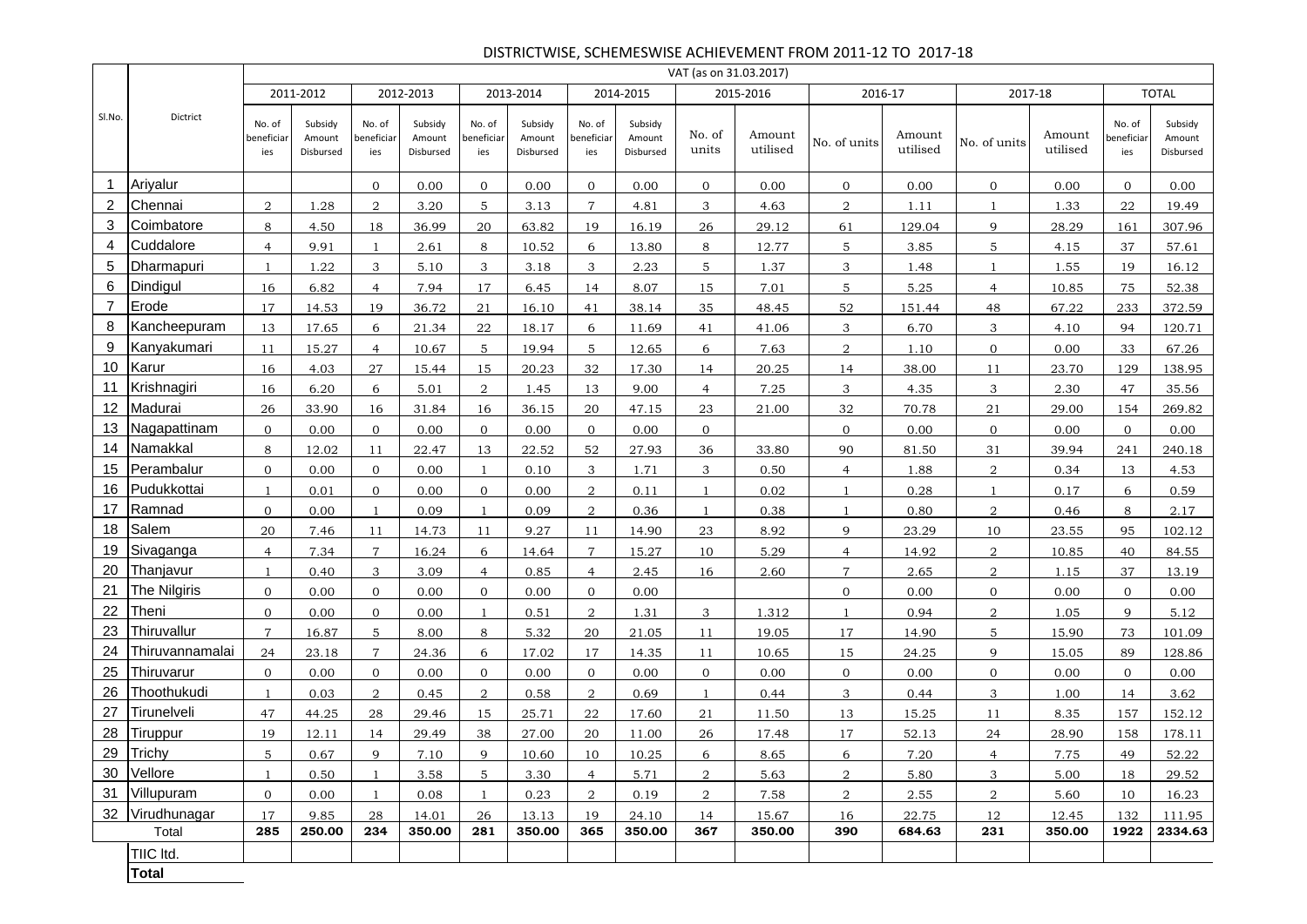#### **PEACE expenditure details as on 31-03-2018**

|                 |                             | AWARENESS CAMP (40 Nos) @<br>Rs.1.00 lakh/ camp |                    | <b>TRAINING PROGRAM (60 Nos) (Rs</b><br>45.00 lakh)@ Rs.0.75 lakh/training |                   |                    |                 | <b>DETAILED ENERGY AUDIT</b>                    |                                                         |
|-----------------|-----------------------------|-------------------------------------------------|--------------------|----------------------------------------------------------------------------|-------------------|--------------------|-----------------|-------------------------------------------------|---------------------------------------------------------|
|                 |                             |                                                 |                    |                                                                            |                   |                    |                 | max. @ Rs.0.75<br>lakh/audit                    | <b>OFFICE</b><br><b>CONTIGENCIES</b>                    |
| S.<br><b>No</b> | <b>District</b>             |                                                 |                    |                                                                            |                   | <b>Expenditure</b> |                 | <b>Expenditure incurred so</b><br>far (in Lakh) | (Rs.25.00 lakh)<br>@ Rs.0.75 lakh<br><b>Expenditure</b> |
|                 |                             | <b>Achivement</b>                               | <b>Expenditure</b> | <b>Achivement</b>                                                          | Amount<br>Alotted | incurred so<br>far | No. of<br>units | Amt                                             | incurred in<br>lakh)                                    |
|                 | 1 Ariyalur                  | 1                                               | 1.00               | 1                                                                          | 0.75              | 0.75               | 2               | 0.30                                            | 0.75                                                    |
|                 | 2 Chennai                   | 1                                               | 1.00               | $\overline{2}$                                                             | 1.50              | 1.50               | $\overline{7}$  | 2.00                                            | 0.75                                                    |
|                 | 3 Coimbatore                | $\overline{2}$                                  | 2.00               | 4                                                                          | 3.00              | 3.00               | $\overline{7}$  | 5.25                                            | 0.75                                                    |
|                 | 4 Cuddalore                 | 1                                               | 1.00               | 1                                                                          | 0.75              | 0.75               | 2               | 1.00                                            | 0.75                                                    |
|                 | 5 Dharmapuri                | 1                                               | 1.00               | 1                                                                          | 0.75              | 0.75               | 12              | 3.50                                            | 0.75                                                    |
|                 | 6 Dindigul                  | 1                                               | 1.00               | 1                                                                          | 0.75              | 0.75               | 14              | 2.45                                            | 0.75                                                    |
| $\overline{7}$  | Erode                       | $\overline{2}$                                  | 2.00               | 3                                                                          | 2.25              | 2.25               | 26              | 19.05                                           | 0.75                                                    |
|                 | 8 Kancheepuram              | $\overline{2}$                                  | 2.00               | 4                                                                          | 3.00              | 3.00               | 14              | 5.50                                            | 0.75                                                    |
|                 | 9 Kanyakumari               | 1                                               | 1.00               | 1                                                                          | 0.75              | 0.75               | 3               | 2.00                                            | 0.75                                                    |
|                 | 10 Karur                    | 1                                               | 1.00               | $\overline{c}$                                                             | 1.50              | 1.50               | 50              | 37.50                                           | 0.75                                                    |
|                 | 11 Krishnagiri              | 1                                               | 1.00               | 3                                                                          | 2.25              | 2.25               | 13              | 2.12                                            | 0.75                                                    |
|                 | 12 Madurai                  | $\overline{2}$                                  | 2.00               | 3                                                                          | 2.25              | 2.25               | 25              | 18.75                                           | 0.75                                                    |
|                 | 13 Nagapattinam             | 1                                               | 1.00               | 1                                                                          | 0.75              | 0.75               | 0               | 0.00                                            | 0.75                                                    |
|                 | 14 Namakkal                 | 1                                               | 1.00               | $\mathbf{1}$                                                               | 0.75              | 0.75               | 1               | 0.43                                            | 0.75                                                    |
|                 | 15 Perambalur               | 1                                               | 1.00               | 1                                                                          | 0.75              | 0.75               | $\overline{c}$  | 1.50                                            | 0.75                                                    |
|                 | 16 Pudukkottai              | 1                                               | 1.00               | 1                                                                          | 0.75              | 0.75               | 11              | 7.50                                            | 0.75                                                    |
|                 | 17 Ramnad                   | 1                                               | 1.00               | 1                                                                          | 0.75              | 0.75               | $\overline{4}$  | 3.00                                            | 0.75                                                    |
|                 | 18 Salem                    | 1                                               | 1.00               | 1                                                                          | 0.75              | 0.75               | 3               | 1.24                                            | 0.75                                                    |
|                 | 19 Sivaganga                | 1                                               | 1.00               | 1                                                                          | 0.75              | 0.75               | 13              | 5.00                                            | 0.75                                                    |
|                 | 20 Thanjavur                | 1                                               | 1.00               | 1                                                                          | 0.75              | 0.75               | 3               | 2.25                                            | 0.75                                                    |
|                 | 21 The Nilgiris             | 1                                               | 1.00               | 1                                                                          | 0.75              | 0.75               | 4               | 0.40                                            | 0.75                                                    |
|                 | 22 Theni                    | $\mathbf 1$                                     | 1.00               | 1                                                                          | 0.75              | 0.75               | 3               | 2.00                                            | 0.75                                                    |
|                 | 23 Thiruvallur              | $\overline{c}$                                  | 2.00               | 4                                                                          | 3.00              | 3.00               | 16              | 1.04                                            | 0.75                                                    |
|                 | 24 Thiruvannamalai          | 1                                               | 1.00               | $\overline{2}$                                                             | 1.50              | 1.50               | 4               | 3.00                                            | 0.75                                                    |
|                 | 25 Thiruvarur               | 1                                               | 1.00               | 1                                                                          | 0.75              | 0.75               | $\mathbf 0$     | 0.00                                            | 0.75                                                    |
|                 | 26 Thoothukudi              | 1                                               | 1.00               | 1                                                                          | 0.75              | 0.75               | 3               | 2.00                                            | 0.75                                                    |
|                 | 27 Tirunelveli              | $\mathbf{1}$                                    | 1.00               | $\mathbf{1}$                                                               | 0.75              | 0.75               | 12              | 0.90                                            | 0.75                                                    |
|                 | 28 Tiruppur                 | $\overline{2}$                                  | 2.00               | 4<br>$\overline{2}$                                                        | 3.00              | 3.00               | 18              | 11.69                                           | 0.75                                                    |
|                 | 29 Trichy                   | 1                                               | 1.00<br>2.00       | 4                                                                          | 1.50<br>3.00      | 1.50               | 14              | 10.00                                           | 0.75                                                    |
|                 | 30 Vellore<br>31 Villupuram | $\overline{2}$<br>1                             | 1.00               | $\overline{2}$                                                             | 1.50              | 3.00<br>1.50       | 14<br>9         | 3.00                                            | 0.75<br>0.75                                            |
|                 | 32 Virudhunagar             | 2                                               | 2.00               | 3                                                                          | 2.25              | 2.25               | 11              | 1.80<br>1.87                                    | 0.75                                                    |
|                 | <b>Total</b>                | 40                                              | 40.00              | 60                                                                         | 45.00             | 45.00              | 320             | 158.04                                          | 24.00                                                   |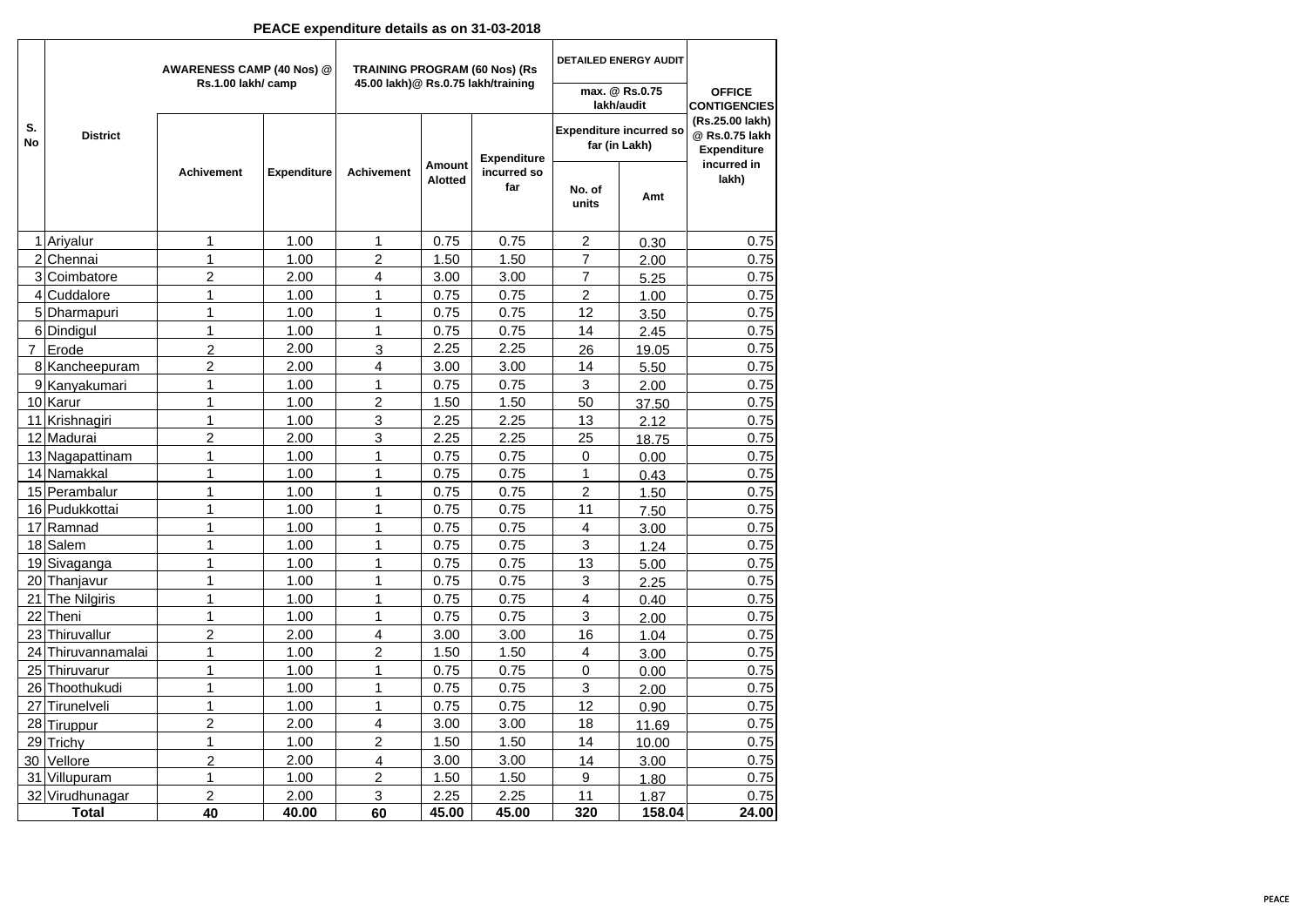|                 |                    |      |         |      |             |      | UYEGP PERFORMANCE FOR THE PERIOD 2011-12 TO 2017-18 |      |         |      |         | (Rs.in Lakhs) |         |      |         |       |          |
|-----------------|--------------------|------|---------|------|-------------|------|-----------------------------------------------------|------|---------|------|---------|---------------|---------|------|---------|-------|----------|
| <b>S1.</b>      | Name of            |      | 2011-12 |      | 2012 - 2013 |      | 2013-14                                             |      | 2014-15 |      | 2015-16 |               | 2016-17 |      | 2017-18 |       | Total    |
| No.             | <b>Districts</b>   | Nos. | Subsidy | Nos. | Subsidy     | Nos. | Subsidy                                             | Nos. | Subsidy | Nos. | Subsidy | Nos.          | Subsidy | Nos. | Subsidy | Nos.  | Subsidy  |
|                 | Arivalur           | 81   | 19.99   | 61   | 15.85       | 78   | 17.56                                               | 48   | 21.49   | 110  | 41.12   | 49            | 23.09   | 93   | 30.00   | 520   | 169.10   |
| $\Omega$        | Chennai            | 151  | 53.84   | 155  | 61.69       | 169  | 65.00                                               | 120  | 70.48   | 390  | 195.79  | 291           | 217.41  | 145  | 105.00  | 1421  | 769.21   |
| 3               | Coimbatore         | 281  | 103.37  | 256  | 93.65       | 314  | 119.90                                              | 207  | 124.96  | 297  | 210.84  | 325           | 265.17  | 191  | 175.00  | 1871  | 1092.89  |
| $\overline{4}$  | Cuddalore          | 91   | 31.58   | 147  | 41.65       | 153  | 40.15                                               | 126  | 66.145  | 293  | 214.32  | 150           | 100.68  | 108  | 75.00   | 1068  | 569.53   |
| 5.              | Dharmapuri         | 145  | 29.20   | 137  | 34.01       | 127  | 36.25                                               | 97   | 54.45   | 210  | 94.32   | 157           | 64.48   | 197  | 120.00  | 1070  | 432.71   |
| 6.              | Dindugal           | 81   | 27.57   | 131  | 33.85       | 146  | 43.31                                               | 91   | 42.65   | 175  | 99.23   | 108           | 67.83   | 135  | 81.50   | 867   | 395.94   |
| 7               | Erode              | 186  | 53.05   | 193  | 63.44       | 186  | 69.68                                               | 146  | 85.44   | 216  | 147.74  | 251           | 192.41  | 169  | 141.75  | 1347  | 753.51   |
| 8               | Kancheepuram       | 232  | 66.10   | 201  | 60.17       | 188  | 64.50                                               | 137  | 75.5    | 261  | 185.51  | 412           | 303.41  | 221  | 157.26  | 1652  | 912.45   |
| $\mathbf Q$     | Kanvakumari        | 128  | 27.08   | 140  | 44.72       | 115  | 45.05                                               | 117  | 52.46   | 199  | 122.36  | 112           | 75.48   | 155  | 80.00   | 966   | 447.15   |
| 10              | Karur              | 172  | 38.25   | 134  | 39.65       | 120  | 35.72                                               | 73   | 47.66   | 154  | 115.87  | 97            | 60.95   | 105  | 70.50   | 855   | 408.60   |
| 11              | Krishnagiri        | 150  | 41.44   | 168  | 47.55       | 163  | 47.63                                               | 80   | 50.2    | 252  | 133.06  | 147           | 84.56   | 156  | 95.00   | 1116  | 499.44   |
| 12              | Madurai            | 215  | 54.84   | 182  | 53.89       | 149  | 45.77                                               | 165  | 95.5    | 214  | 138.77  | 185           | 113.20  | 170  | 120.00  | 1280  | 621.97   |
| 13              | Nagappattinam      | 111  | 34.20   | 109  | 29.75       | 109  | 33.9                                                | 54   | 25.62   | 111  | 58.25   | 95            | 59.48   | 89   | 65.00   | 678   | 306.20   |
| 14              | Namakkal           | 138  | 45.65   | 135  | 45.51       | 135  | 48.67                                               | 113  | 64.47   | 136  | 112.9   | 118           | 104.31  | 102  | 95.00   | 877   | 516.51   |
| 15              | Nilgris            | 79   | 13.89   | 84   | 22.92       | 57   | 17.04                                               | 32   | 12.442  | 37   | 30.17   | 45            | 23.56   | 59   | 32.74   | 393   | 152.76   |
| 16 <sup>1</sup> | Perambalur         | 65   | 15.67   | 68   | 14.82       | 91   | 22.65                                               | 120  | 40.06   | 108  | 49.70   | 77            | 43.76   | 57   | 30.00   | 586   | 216.66   |
| 17              | Pudukottai         | 125  | 26.89   | 134  | 37.36       | 119  | 37.50                                               | 133  | 57.08   | 137  | 72.85   | 57            | 34.61   | 135  | 75.00   | 840   | 341.29   |
| 18              | Ramnad             | 97   | 12.42   | 114  | 22.68       | 105  | 23.66                                               | 79   | 34.77   | 158  | 61.63   | 91            | 41.47   | 101  | 45.00   | 745   | 241.63   |
| 19              | Salem              | 144  | 50.37   | 167  | 57.06       | 136  | 53.21                                               | 108  | 58.31   | 152  | 126     | 111           | 106.18  | 129  | 137.00  | 947   | 588.13   |
| 20              | Sivagangai         | 105  | 30.09   | 112  | 34.15       | 134  | 36.38                                               | 105  | 46.96   | 126  | 59.26   | 131           | 63.28   | 118  | 60.00   | 831   | 330.12   |
| 21              | Thanjavur          | 157  | 34.18   | 174  | 43.33       | 167  | 47.46                                               | 107  | 50.59   | 118  | 74.15   | 211           | 102.30  | 179  | 90.00   | 1113  | 442.01   |
| 22              | Theni              | 113  | 18.96   | 92   | 20.77       | 88   | 23.55                                               | 80   | 26.64   | 111  | 46.38   | 89            | 40.37   | 103  | 45.00   | 676   | 221.67   |
| 23              | Tirunelveli        | 164  | 49.20   | 151  | 52.63       | 171  | 52.50                                               | 116  | 65.88   | 175  | 97.17   | 196           | 111.40  | 161  | 95.00   | 1134  | 523.78   |
| 2.4             | Thiruvallur        | 176  | 65.51   | 154  | 65.10       | 166  | 65.19                                               | 147  | 86.88   | 348  | 228.17  | 544           | 329.39  | 206  | 170.00  | 1741  | 1010.24  |
| 25              | Thiruvannamal      | 227  | 46.66   | 203  | 63.20       | 189  | 57.40                                               | 85   | 38.00   | 199  | 94.88   | 205           | 127.29  | 175  | 122.75  | 1283  | 550.18   |
| 26              | Tiruppur           | 174  | 81.15   | 188  | 81.91       | 153  | 79.20                                               | 131  | 99.79   | 139  | 122.26  | 132           | 124.00  | 155  | 140.00  | 1072  | 728.31   |
| 27              | Tiruvarur          | 140  | 18.39   | 127  | 22.39       | 94   | 17.86                                               | 55   | 15.17   | 86   | 30.94   | 111           | 31.83   | 87   | 30.00   | 700   | 166.58   |
| 28              | Trichy             | 184  | 39.48   | 219  | 51.84       | 183  | 52.50                                               | 180  | 80.85   | 146  | 68.31   | 153           | 70.29   | 192  | 105.00  | 1257  | 468.27   |
| 29              | Thoothukudi        | 130  | 33.20   | 164  | 45.79       | 124  | 35.00                                               | 62   | 32.7    | 161  | 88.81   | 219           | 114.55  | 151  | 70.00   | 1011  | 420.05   |
| 30              | Vellore            | 174  | 54.79   | 162  | 62.22       | 185  | 67.04                                               | 153  | 100     | 246  | 160.00  | 220           | 129.36  | 288  | 140.00  | 1428  | 713.41   |
| 31              | Villupuram         | 177  | 50.21   | 175  | 50.00       | 159  | 44.90                                               | 113  | 52.83   | 176  | 90.35   | 138           | 70.18   | 200  | 111.50  | 1138  | 469.97   |
| 32              | Virudhu Nagar      | 166  | 52.64   | 167  | 52.76       | 184  | 53.40                                               | 85   | 41.695  | 181  | 92.07   | 141           | 78.72   | 175  | 90.00   | 1099  | 461.29   |
|                 | <b>Grand Total</b> | 4759 | 1319.86 | 4804 |             |      | 1466.31 4657 1499.525 3465 1817.67 5822             |      |         |      | 3463.18 | 5368          | 3375.00 | 4707 | 3000.00 | 33582 | 15941.55 |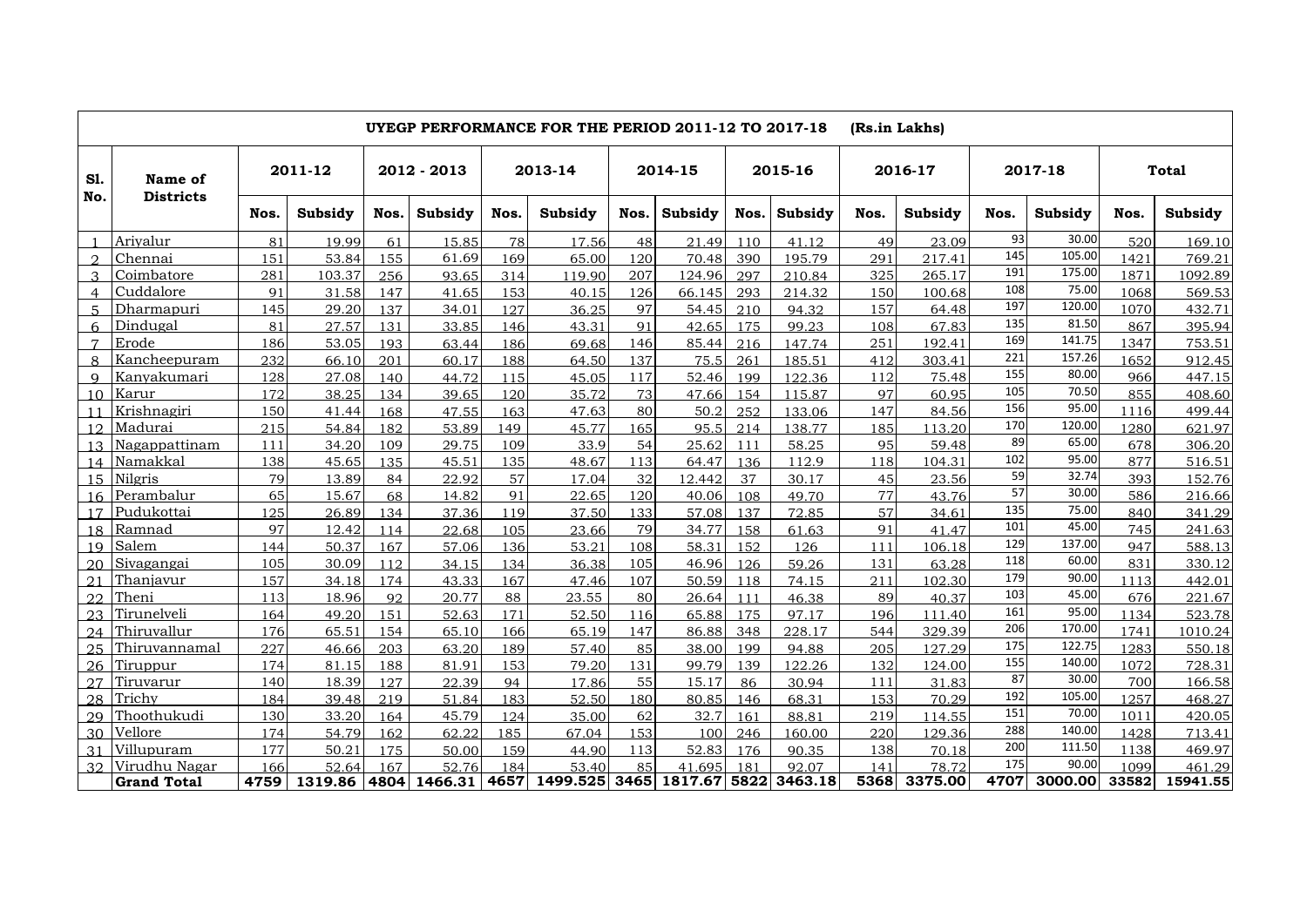|                |                             | PMEGP PERFRMANCE FOR THE PERIOD 2011-12 TO 2017-18<br>(Rs.in Lakhs) |                        |      |                        |      |                               |      |                        |      |                        |      |                               |      |                        |      |                               |
|----------------|-----------------------------|---------------------------------------------------------------------|------------------------|------|------------------------|------|-------------------------------|------|------------------------|------|------------------------|------|-------------------------------|------|------------------------|------|-------------------------------|
| S1.            |                             |                                                                     | 2011-12                |      | 2012-13                |      | 2013-14                       |      | 2014-15                |      | 2015-16                |      | 2016-17                       |      | 2017-18                |      | <b>Total</b>                  |
|                | <b>No Name of Districts</b> | Nos.                                                                | <b>Margin</b><br>Money | Nos. | <b>Margin</b><br>Money | Nos. | <b>Margin</b><br><b>Money</b> | Nos. | <b>Margin</b><br>Money | Nos. | <b>Margin</b><br>Money | Nos. | <b>Margin</b><br><b>Money</b> | Nos. | <b>Margin</b><br>Money | Nos. | <b>Margin</b><br><b>Money</b> |
|                | Arivalur                    | 19                                                                  | 20.48                  | 17   | 23.63                  | 20   | 33.96                         | 32   | 46.83                  | 61   | 26.74                  | 43   | 46.69                         | 52   | 48.66                  | 244  | 246.99                        |
| $\Omega$       | Chennai                     | 81                                                                  | 140.52                 | 58   | 100.75                 | 32   | 56.72                         | 44   | 103.86                 | 35   | 81.80                  | 70   | 151.52                        | 44   | 89.03                  | 364  | 724.20                        |
|                | Coimbatore                  | 86                                                                  | 224.80                 | 62   | 173.96                 | 29   | 102.15                        | 42   | 191.04                 | 32   | 158.87                 | 42   | 180.57                        | 58   | 251.1                  | 351  | 1282.49                       |
|                | Cuddalore                   | 39                                                                  | 69.98                  | 53   | 86.00                  | 28   | 98.62                         | 30   | 86.22                  | 27   | 90.20                  | 31   | 111.48                        | 44   | 136.35                 | 252  | 678.84                        |
|                | Dharmapuri                  | 23                                                                  | 63.31                  | 35   | 72.35                  | 19   | 66.16                         | 30   | 106.82                 | 18   | 41.28                  | 44   | 138.96                        | 51   | 161.19                 | 220  | 650.07                        |
|                | Dindugal                    | 27                                                                  | 37.42                  | 16   | 8.40                   | 31   | 78.56                         | 33   | 114.99                 | 45   | 72.60                  | 47   | 103.59                        | 49   | 121.22                 | 248  | 536.78                        |
| $\overline{7}$ | Erode                       | 72                                                                  | 153.62                 | 49   | 97.52                  | 40   | 133.09                        | 37   | 112.20                 | 34   | 76.52                  | 50   | 196.54                        | 65   | 241.63                 | 347  | 1011.12                       |
| 8              | Kancheepuram                | 85                                                                  | 99.96                  | 57   | 81.32                  | 47   | 97.28                         | 75   | 114.73                 | 45   | 95.22                  | 48   | 124.18                        | 72   | 195.87                 | 429  | 808.55                        |
| $\mathbf Q$    | Kanyakumari                 | 70                                                                  | 97.05                  | 48   | 72.41                  | 25   | 69.63                         | 27   | 66.25                  | 23   | 58.78                  | 38   | 89.09                         | 46   | 68.44                  | 277  | 521.65                        |
|                | 10 Karur                    | 41                                                                  | 85.19                  | 32   | 30.07                  | 29   | 92.27                         | 27   | 72.21                  | 10   | 24.84                  | 43   | 136.66                        | 37   | 155.18                 | 219  | 596.42                        |
|                | 11 Krishnagiri              | 16                                                                  | 29.73                  | 12   | 33.60                  | 18   | 72.67                         | 19   | 85.53                  | 15   | 67.48                  | 28   | 102.49                        | 55   | 199.55                 | 163  | 591.05                        |
|                | 12 Madurai                  | 59                                                                  | 104.75                 | 48   | 106.00                 | 28   | 70.49                         | 37   | 81.35                  | 27   | 52.87                  | 48   | 128.87                        | 67   | 128.54                 | 314  | 672.87                        |
|                | 13 Nagappattinam            | 98                                                                  | 140.02                 | 93   | 100.31                 | 33   | 47.83                         | 55   | 105.70                 | 35   | 73.56                  | 49   | 91.44                         | 47   | 109.92                 | 410  | 668.78                        |
|                | 14 Namakkal                 | 42                                                                  | 79.31                  | 35   | 57.22                  | 23   | 80.17                         | 22   | 70.74                  | 19   | 49.36                  | 42   | 106.84                        | 35   | 192.28                 | 218  | 635.93                        |
| 15             | The Nilgris                 | 21                                                                  | 13.60                  | 17   | 15.67                  | 13   | 15.61                         | 12   | 10.91                  | 23   | 28.70                  | 27   | 33.18                         | 23   | 39.78                  | 136  | 157.45                        |
|                | 16 Perambalur               | 22                                                                  | 43.10                  | 20   | 10.89                  | 37   | 50.58                         | 34   | 53.89                  | 27   | 70.90                  | 18   | 61.65                         | 31   | 89.12                  | 189  | 380.13                        |
|                | 17 Pudukottai               | 45                                                                  | 89.47                  | 20   | 39.88                  | 22   | 73.16                         | 52   | 89.41                  | 32   | 46.84                  | 45   | 69.49                         | 62   | 122.92                 | 278  | 531.17                        |
|                | 18 Ramnad                   | 51                                                                  | 123.78                 | 57   | 64.23                  | 53   | 57.61                         | 36   | 79.81                  | 13   | 59.11                  | 42   | 82.10                         | 229  | 91.41                  | 481  | 558.05                        |
|                | 19 Salem                    | 51                                                                  | 72.10                  | 22   | 17.71                  | 46   | 98.07                         | 60   | 103.78                 | 36   | 59.10                  | 44   | 152.27                        | 73   | 191.62                 | 332  | 694.65                        |
| 20             | Sivagangai                  | 47                                                                  | 75.27                  | 41   | 64.83                  | 29   | 63.18                         | 2.5  | 29.81                  | 46   | 51.24                  | 29   | 57.17                         | 44   | 78.25                  | 261  | 419.75                        |
| 21             | Thanjavur                   | 33                                                                  | 30.62                  | 59   | 72.27                  | 59   | 75.35                         | 102  | 77.21                  | 57   | 36.16                  | 49   | 38.61                         | 69   | 94.6                   | 428  | 424.82                        |
| 22             | Theni                       | 33                                                                  | 45.52                  | 15   | 20.31                  | 29   | 46.35                         | 30   | 43.95                  | 33   | 39.08                  | 66   | 56.45                         | 74   | 108.25                 | 280  | 359.91                        |
| 23             | Tirunelveli                 | 64                                                                  | 212.89                 | 65   | 183.78                 | 59   | 109.50                        | 73   | 118.45                 | 38   | 60.58                  | 48   | 99.38                         | 59   | 103.44                 | 406  | 888.02                        |
| 24             | Thiruvallur                 | 41                                                                  | 92.01                  | 41   | 65.84                  | 30   | 61.67                         | 38   | 106.94                 | 30   | 58.67                  | 62   | 135.18                        | 92   | 220.93                 | 334  | 741.24                        |
| 25             | Thiruvannamalai             | 49                                                                  | 94.26                  | 56   | 74.16                  | 33   | 86.84                         | 29   | 88.33                  | 59   | 174.03                 | 50   | 148.32                        | 43   | 156.97                 | 319  | 822.91                        |
| 26             | Tiruppur                    | 47                                                                  | 139.73                 | 47   | 172.07                 | 29   | 112.44                        | 38   | 159.85                 | 28   | 137.25                 | 43   | 212.18                        | 45   | 230.05                 | 277  | 1163.57                       |
|                | 27 Tiruvarur                | 27                                                                  | 33.43                  | 22   | 19.24                  | 19   | 20.25                         | 19   | 28.61                  | 25   | 27.40                  | 55   | 51.71                         | 70   | 62.9                   | 237  | 243.54                        |
| 28             | Trichy                      | 28                                                                  | 46.61                  | 19   | 20.30                  | 28   | 68.74                         | 30   | 55.19                  | 31   | 60.91                  | 46   | 89.80                         | 48   | 132.58                 | 230  | 474.13                        |
|                | 29 Thoothukudi              | 66                                                                  | 149.76                 | 28   | 90.75                  | 25   | 49.18                         | 31   | 84.81                  | 30   | 55.51                  | 24   | 56.87                         | 127  | 112.52                 | 331  | 599.40                        |
| 30             | Vellore                     | 65                                                                  | 158.25                 | 71   | 138.69                 | 49   | 126.08                        | 65   | 173.82                 | 83   | 142.42                 | 37   | 134.95                        | 93   | 339.35                 | 463  | 1213.56                       |
| 31             | Villupuram                  | 52                                                                  | 64.48                  | 48   | 77.91                  | 38   | 92.98                         | 41   | 89.78                  | 55   | 118.29                 | 46   | 122.39                        | 65   | 152.51                 | 345  | 718.34                        |
|                | 32 Virudhu Nagar            | 60                                                                  | 78.01                  | 53   | 66.33                  | 36   | 59.72                         | 31   | 74.67                  | 18   | 56.34                  | 41   | 115.19                        | 70   | 183.8                  | 309  | 634.06                        |
|                | <b>Grand Total</b>          | 1560                                                                | 2909.03                | 1316 | 2258.40                | 1036 | 2366.90                       | 1256 | 2827.71                | 1090 | 2252.65                | 1395 | 3425.81                       | 2039 | 4609.96                | 9692 | 20650.46                      |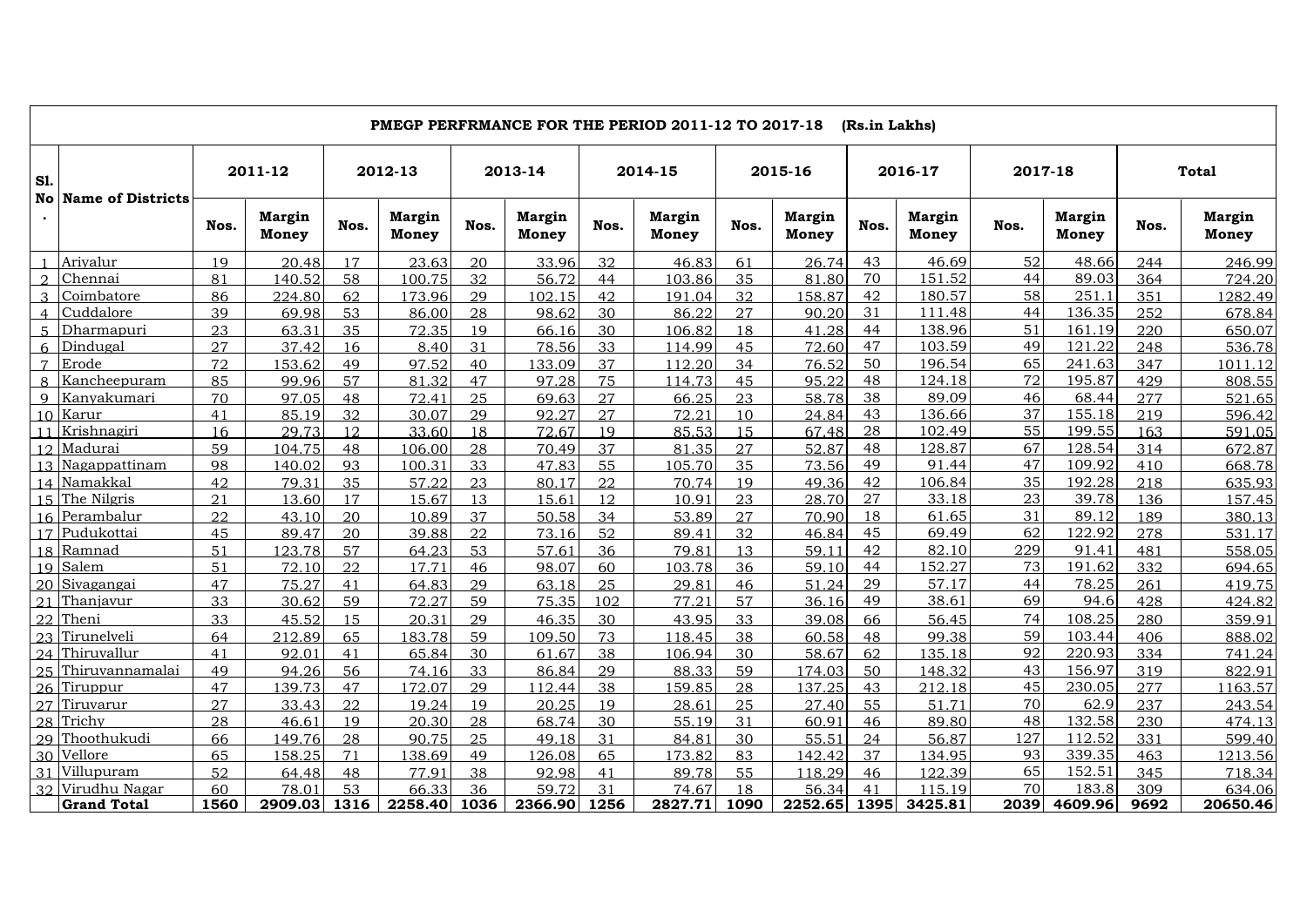# **NEEDS-Individual Based Subsidy Yearwise Financial Allocation and Achievement**

**(Rs.in Lakhs)**

|                |                 | 2012-13           |                        | 2013-14           |                        | 2014-15           |                        | 2015-16           |                        | 2016-17           |                        | 2017-18    |                        |
|----------------|-----------------|-------------------|------------------------|-------------------|------------------------|-------------------|------------------------|-------------------|------------------------|-------------------|------------------------|------------|------------------------|
| SI.No.         | <b>District</b> | <b>Allocation</b> | <b>Achieve</b><br>ment | <b>Allocation</b> | <b>Achieve</b><br>ment | <b>Allocation</b> | <b>Achieve</b><br>ment | <b>Allocation</b> | <b>Achieve</b><br>ment | <b>Allocation</b> | <b>Achieve</b><br>ment | Allocation | <b>Achieve</b><br>ment |
| $\mathbf 1$    | Ariyalur        | 0.00              | 0.00                   | 15.89             | 15.89                  | 10.20             | 10.20                  | 32.48             | 32.48                  | 13.42             | 13.42                  | 21.70      | 21.70                  |
| $\overline{2}$ | Chennai         | 135.95            | 127.61                 | 96.72             | 96.72                  | 76.15             | 76.15                  | 155.51            | 155.51                 | 121.08            | 121.08                 | 146.33     | 146.33                 |
| 3              | Coimbatore      | 248.62            | 248.62                 | 299.35            | 299.35                 | 408.29            | 408.29                 | 651.25            | 651.25                 | 2057.75           | 2057.75                | 796.75     | 796.75                 |
| 4              | Cuddalore       | 13.57             | 13.57                  | 23.34             | 23.34                  | 55.40             | 55.40                  | 146.08            | 146.08                 | 60.32             | 60.32                  | 35.95      | 35.95                  |
| 5              | Dharmapuri      | 105.63            | 105.62                 | 47.07             | 47.07                  | 64.23             | 64.23                  | 87.06             | 87.06                  | 99.02             | 99.02                  | 120.25     | 120.25                 |
| 6              | Dindigul        | 7.29              | 6.19                   | 116.29            | 116.29                 | 157.69            | 157.69                 | 108.84            | 108.84                 | 231.13            | 231.13                 | 148.47     | 148.47                 |
| $\overline{7}$ | Erode           | 71.61             | 57.59                  | 112.16            | 112.16                 | 81.35             | 81.35                  | 136.42            | 136.42                 | 458.54            | 458.54                 | 133.98     | 133.98                 |
| 8              | Kancheepuram    | 95.28             | 86.75                  | 102.00            | 102.00                 | 84.17             | 84.17                  | 274.46            | 274.46                 | 137.97            | 137.97                 | 143.70     | 143.70                 |
| 9              | Kanyakumari     | 22.36             | 22.36                  | 60.78             | 60.78                  | 38.99             | 38.99                  | 42.39             | 42.39                  | 45.68             | 45.68                  | 79.64      | 79.64                  |
| 10             | Karur           | 133.07            | 129.92                 | 118.97            | 118.97                 | 190.60            | 190.60                 | 137.74            | 137.74                 | 119.27            | 119.27                 | 70.97      | 70.97                  |
| 11             | Krishnagiri     | 241.50            | 218.21                 | 120.69            | 120.69                 | 98.03             | 98.03                  | 80.73             | 80.73                  | 84.12             | 84.12                  | 77.10      | 77.10                  |
| 12             | Madurai         | 33.06             | 17.21                  | 38.46             | 38.46                  | 101.28            | 101.28                 | 201.53            | 201.53                 | 289.35            | 289.35                 | 233.59     | 233.59                 |
| 13             | Nagapattinam    | 12.58             | 6.29                   | 29.24             | 29.24                  | 18.12             | 18.12                  | 19.13             | 19.13                  | 52.87             | 52.87                  | 23.48      | 21.36                  |
| 14             | Namakkal        | 109.70            | 109.70                 | 106.93            | 106.93                 | 112.18            | 112.18                 | 163.43            | 163.43                 | 267.43            | 267.43                 | 85.86      | 85.86                  |
| 15             | Perambalur      | 35.68             | 24.09                  | 24.56             | 24.56                  | 64.59             | 64.59                  | 49.70             | 49.70                  | 55.52             | 53.69                  | 22.03      | 22.03                  |
| 16             | Pudukkottai     | 7.55              | 7.55                   | 15.90             | 15.90                  | 25.08             | 25.08                  | 43.90             | 43.90                  | 25.39             | 25.39                  | 15.35      | 15.35                  |
| 17             | Ramnad          | 10.25             | 10.25                  | 9.66              | 9.66                   | 32.98             | 32.98                  | 54.76             | 54.76                  | 85.75             | 85.75                  | 64.82      | 64.82                  |
| 18             | Salem           | 66.30             | 53.84                  | 41.42             | 41.42                  | 50.84             | 50.84                  | 58.44             | 58.44                  | 73.19             | 73.19                  | 161.68     | 161.68                 |
| 19             | Sivaganga       | 10.81             | 9.09                   | 42.22             | 42.22                  | 29.14             | 29.14                  | 36.39             | 36.39                  | 53.56             | 53.56                  | 35.46      | 35.46                  |
| 20             | Thanjavur       | 32.28             | 20.87                  | 18.14             | 18.14                  | 27.12             | 27.12                  | 56.77             | 56.77                  | 97.37             | 97.37                  | 102.90     | 102.90                 |
| 21             | The Nilgiris    | 3.93              | 3.93                   | 1.07              | 1.07                   | 18.33             | 18.33                  | 3.18              | 3.18                   | 2.10              | 2.10                   | 19.03      | 19.03                  |
| 22             | Theni           | 8.19              | 8.13                   | 15.20             | 15.20                  | 23.32             | 23.32                  | 34.96             | 34.96                  | 49.11             | 49.11                  | 36.28      | 36.28                  |
| 23             | Thiruvallur     | 147.64            | 126.88                 | 97.41             | 97.41                  | 117.21            | 117.21                 | 279.36            | 279.36                 | 157.84            | 157.84                 | 206.97     | 206.97                 |
| 24             | Thiruvarur      | 12.97             | 11.35                  | 3.34              | 3.34                   | 4.44              | 4.44                   | 12.86             | 12.86                  | 17.15             | 17.15                  | 33.43      | 33.43                  |
| 25             | Thoothukudi     | 48.92             | 47.52                  | 23.74             | 23.74                  | 35.09             | 35.09                  | 28.60             | 28.60                  | 38.28             | 38.28                  | 13.97      | 13.97                  |
| 26             | Trichy          | 31.72             | 27.88                  | 19.23             | 19.23                  | 44.02             | 44.02                  | 96.04             | 96.04                  | 74.56             | 74.56                  | 71.53      | 71.53                  |
| 27             | Tirunelveli     | 51.59             | 47.34                  | 54.89             | 54.89                  | 61.92             | 61.92                  | 60.23             | 60.23                  | 77.51             | 77.51                  | 969.69     | 969.69                 |
| 28             | Tiruppur        | 74.84             | 77.11                  | 190.10            | 190.10                 | 273.47            | 273.47                 | 309.96            | 309.96                 | 895.40            | 895.40                 | 94.74      | 94.74                  |
| 29             | Thiruvannamalai | 0.00              | 0.00                   | 35.14             | 35.14                  | 52.23             | 52.23                  | 49.12             | 49.12                  | 213.18            | 213.18                 | 122.58     | 122.58                 |
| 30             | Vellore         | 91.58             | 91.28                  | 172.66            | 172.66                 | 63.32             | 63.32                  | 104.34            | 104.34                 | 143.05            | 143.05                 | 582.45     | 582.45                 |
| 31             | Villupuram      | 83.33             | 51.14                  | 3.64              | 3.64                   | 53.06             | 53.06                  | 78.62             | 78.62                  | 136.29            | 136.29                 | 94.42      | 94.42                  |
| 32             | Virudhunagar    | 27.36             | 27.36                  | 129.62            | 129.62                 | 39.62             | 39.62                  | 97.80             | 97.80                  | 76.51             | 76.51                  | 58.24      | 58.24                  |
| 33             | <b>TIIC</b>     | 424.85            | 361.45                 | 314.17            | 314.17                 | 547.56            | 547.56                 | 588.78            | 588.78                 | 764.72            | 764.72                 | 770.75     | 770.75                 |
|                | <b>TOTAL</b>    | 2400.00           | 2156.70                | 2500.00           | 2500.00                | 3060.00           | 3060.00                | 4280.85           | 4280.85                | 7074.37           | 7072.54                | 5594.09    | 5591.97                |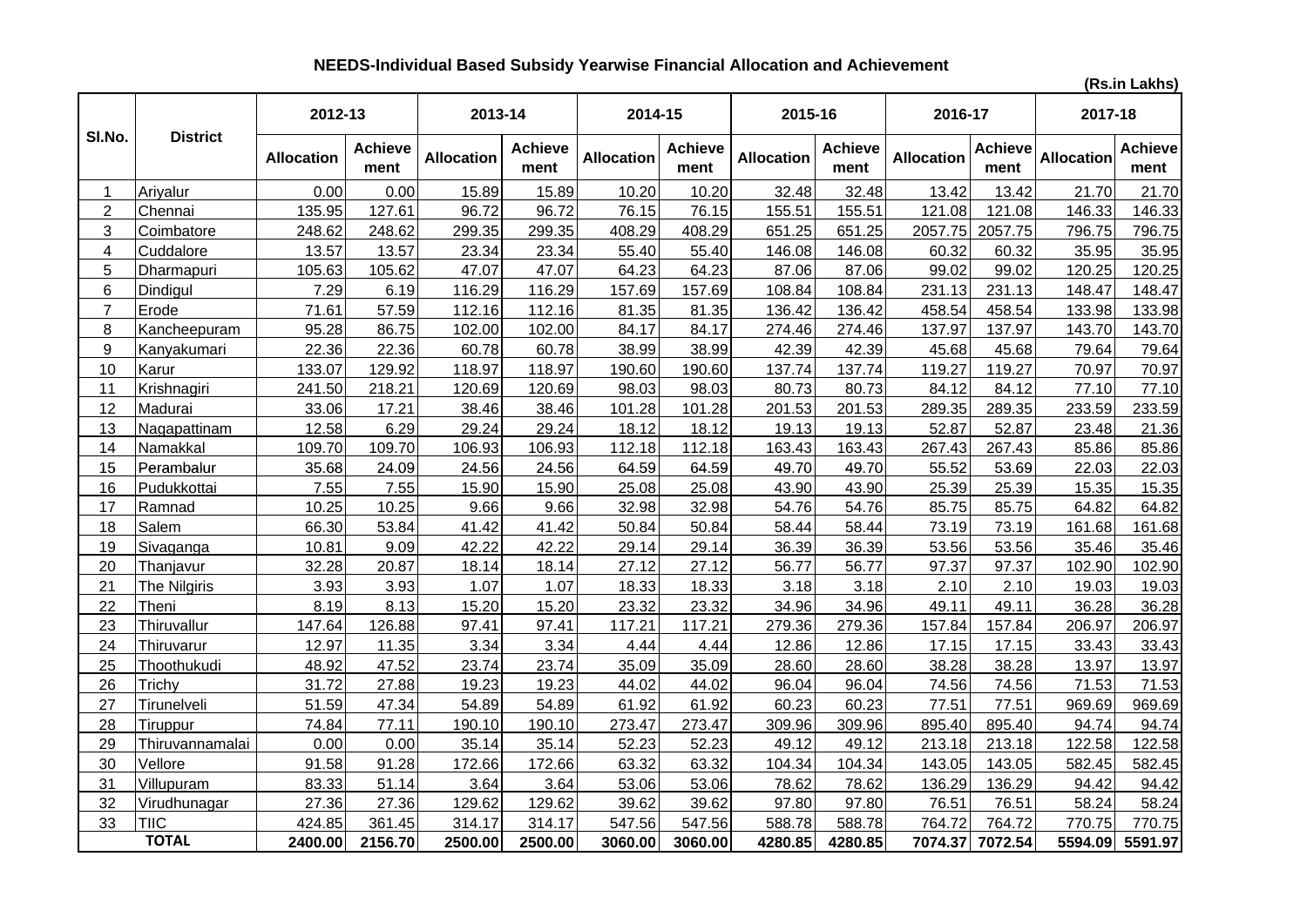#### **NEEDS-Yearwise Physical Target and Achievement**

| Sl.No.         | <b>District</b> |                | 2012-13        |                | 2013-14        |                | 2014-15        |                | 2015-16        |                | 2016-17        |                | 2017-18        |
|----------------|-----------------|----------------|----------------|----------------|----------------|----------------|----------------|----------------|----------------|----------------|----------------|----------------|----------------|
|                |                 | <b>Target</b>  | Achievement    | <b>Target</b>  | Achievement    | <b>Target</b>  | Achievement    | <b>Target</b>  | Achievement    | <b>Target</b>  | Achievement    | <b>Target</b>  | Achievement    |
| $\mathbf{1}$   | Ariyalur        | 10             | 0              | 10             | $\overline{7}$ | 10             | 8              | 10             | 6              | 10             | 5              | 10             | 4              |
| $\overline{2}$ | Chennai         | 43             | 14             | 43             | 22             | 43             | 16             | 43             | 19             | 43             | 18             | 43             | 19             |
| 3              | Coimbatore      | 32             | 20             | 32             | 45             | 32             | 34             | 32             | 66             | 32             | 85             | 32             | 50             |
| 4              | Cuddalore       | 23             | 4              | 23             | 17             | 23             | 21             | 23             | 19             | 23             | 10             | 23             | 5              |
| 5              | Dharmapuri      | 13             | 9              | 13             | $\overline{7}$ | 13             | 14             | 13             | 10             | 13             | $\overline{7}$ | 13             | 19             |
| 6              | Dindigul        | 20             | $\overline{2}$ | 20             | 12             | 20             | 14             | 20             | 17             | 20             | 15             | 20             | 17             |
| $\overline{7}$ | Erode           | 20             | 6              | 20             | 13             | 20             | 17             | 20             | 36             | 20             | 23             | 20             | 23             |
| 8              | Kancheepuram    | 37             | $\overline{7}$ | 37             | 14             | 37             | 17             | 37             | 31             | 37             | 25             | 37             | 31             |
| 9              | Kanyakumari     | 18             | 3              | 18             | 9              | 18             | 10             | 18             | 6              | 18             | $\overline{7}$ | 18             | 10             |
| 10             | Karur           | 13             | 10             | 13             | 14             | 13             | 13             | 13             | 3              | 13             | 15             | 13             | 14             |
| 11             | Krishnagiri     | 15             | 17             | 15             | 17             | 15             | 16             | 15             | $\mathbf{1}$   | 15             | 8              | 15             | 13             |
| 12             | Madurai         | 26             | 3              | 26             | 13             | 26             | 23             | 26             | 24             | 26             | 26             | 26             | 22             |
| 13             | Nagapattinam    | 15             | $\mathbf{1}$   | 15             | 5              | 15             | $\mathbf 0$    | 15             | 8              | 15             | 9              | 15             | 4              |
| 14             | Namakkal        | 18             | 11             | 18             | $\overline{7}$ | 18             | 29             | 18             | 14             | 18             | 14             | 18             | 20             |
| 15             | Perambalur      | $\overline{7}$ | $\overline{2}$ | $\overline{7}$ | 6              | $\overline{7}$ | 12             | $\overline{7}$ | 6              | $\overline{7}$ | 4              | $\overline{7}$ | 3              |
| 16             | Pudukkottai     | 15             | 3              | 15             | 9              | 15             | 17             | 15             | 5              | 15             | 6              | 15             | 12             |
| 17             | Ramnad          | 13             | 3              | 13             | 8              | 13             | 10             | 13             | 10             | 13             | 12             | 13             | 15             |
| 18             | Salem           | 30             | $\overline{4}$ | 30             | $\overline{7}$ | 30             | 19             | 30             | 13             | 30             | 17             | 30             | 30             |
| 19             | Sivaganga       | 13             | $\overline{2}$ | 13             | 10             | 13             | $\overline{7}$ | 13             | 10             | 13             | 9              | 13             | $\overline{7}$ |
| 20             | Thanjavur       | 23             | 3              | 23             | 9              | 23             | 20             | 23             | 9              | 23             | 13             | 23             | 14             |
| 21             | The Nilgiris    | 13             | $\overline{2}$ | 13             | $\overline{3}$ | 13             | $\mathbf 0$    | 13             | $\overline{3}$ | 13             | 3              | 13             | 4              |
| 22             | Theni           | 14             | $\overline{2}$ | 14             | $\overline{7}$ | 14             | 15             | 14             | 16             | 14             | 8              | 14             | 10             |
| 23             | Thiruvallur     | 35             | 12             | 35             | 26             | 35             | 31             | 35             | 19             | 35             | 19             | 35             | 37             |
| 24             | Thiruvarur      | 13             | 4              | 13             | 4              | 13             | $\overline{2}$ | 13             | $\overline{7}$ | 13             | 5              | 13             | 3              |
| 25             | Thoothukudi     | 18             | 6              | 18             | 5              | 18             | 4              | 18             | 3              | 18             | $\overline{7}$ | 18             | 5              |
| 26             | Trichy          | 24             | 6              | 24             | 10             | 24             | 13             | 24             | 14             | 24             | 5              | 24             | 14             |
| 27             | Tirunelveli     | 28             | 6              | 28             | 12             | 28             | 14             | 28             | 11             | 28             | 19             | 28             | 8              |
| 28             | Tiruppur        | 22             | 5              | 22             | 26             | 22             | 34             | 22             | 25             | 22             | 27             | 22             | 45             |
| 29             | Thiruvannamalai | 19             | $\mathbf 0$    | 19             | 9              | 19             | 6              | 19             | 10             | 19             | 6              | 19             | 13             |
| 30             | Vellore         | 33             | 12             | 33             | 12             | 33             | 30             | 33             | 9              | 33             | 23             | 33             | 56             |
| 31             | Villupuram      | 24             | $\overline{7}$ | 24             | 9              | 24             | $\overline{7}$ | 24             | 15             | 24             | 15             | 24             | 8              |
| 32             | Virudhunagar    | 20             | 5              | 20             | 14             | 20             | 11             | 20             | 13             | 20             | 13             | 20             | 9              |
| 33             | TIIC            | 333            | 33             | 333            | 94             | 333            | 71             | 333            | 8              | 333            | 58             | 333            | 61             |
|                | <b>TOTAL</b>    | 1000           | 224            | 1000           | 482            | 1000           | 555            | 1000           | 466            | 1000           | 536            | 1000           | 605            |